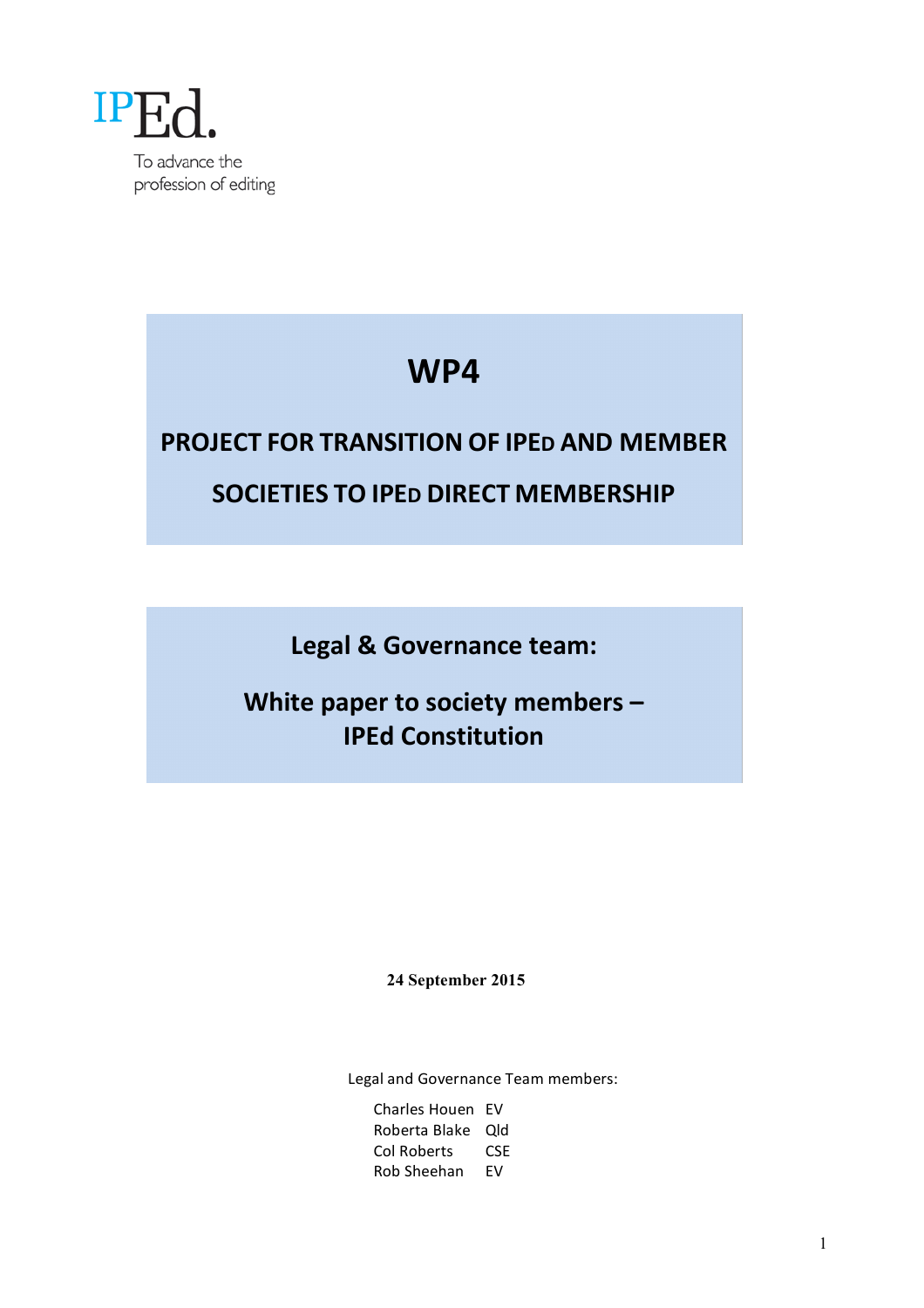# **White paper overview: IPEd Transition Constitution**

This IPEd Transition draft constitution is the primary legal document defining IPEd's nature, purposes, powers and governance structures and processes. A constitution is required by the Corporations Act.

For IPEd as a direct membership organisation, the IPEd Transition draft constitution defines branches, sub-branches and special interest groups. The rules governing these operating units of IPEd are defined in the IPEd by-laws. Those by-laws are established under this constitution and referred to where appropriate in the constitution.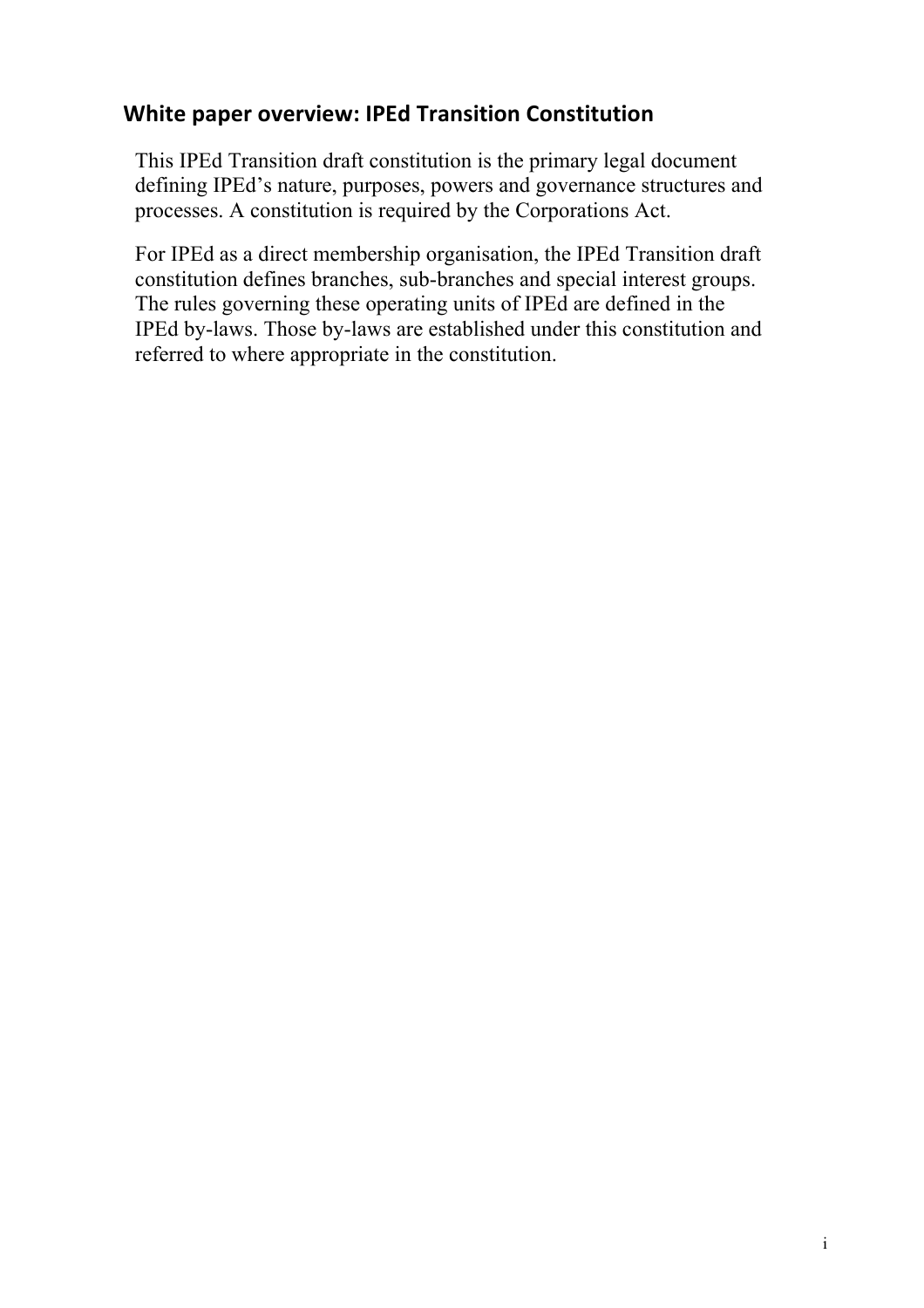| 1   |  |
|-----|--|
| 2   |  |
| 3   |  |
| 4   |  |
| 5   |  |
|     |  |
| 6   |  |
|     |  |
|     |  |
|     |  |
|     |  |
|     |  |
|     |  |
|     |  |
|     |  |
|     |  |
|     |  |
| 7   |  |
| 7.1 |  |
| 7.2 |  |
| 7.3 |  |
| 7.4 |  |
| 7.5 |  |
| 7.6 |  |
| 7.7 |  |
| 8   |  |
| 8.1 |  |
| 8.2 |  |
| 8.3 |  |
| 8.4 |  |
| 8.5 |  |
| 8.6 |  |
| 9   |  |
| 9.1 |  |
| 9.2 |  |
| 9.3 |  |
| 9.4 |  |
| 9.5 |  |
| 9.6 |  |
| 9.7 |  |
| 9.8 |  |
|     |  |
|     |  |
|     |  |
|     |  |
|     |  |
|     |  |
|     |  |
|     |  |
|     |  |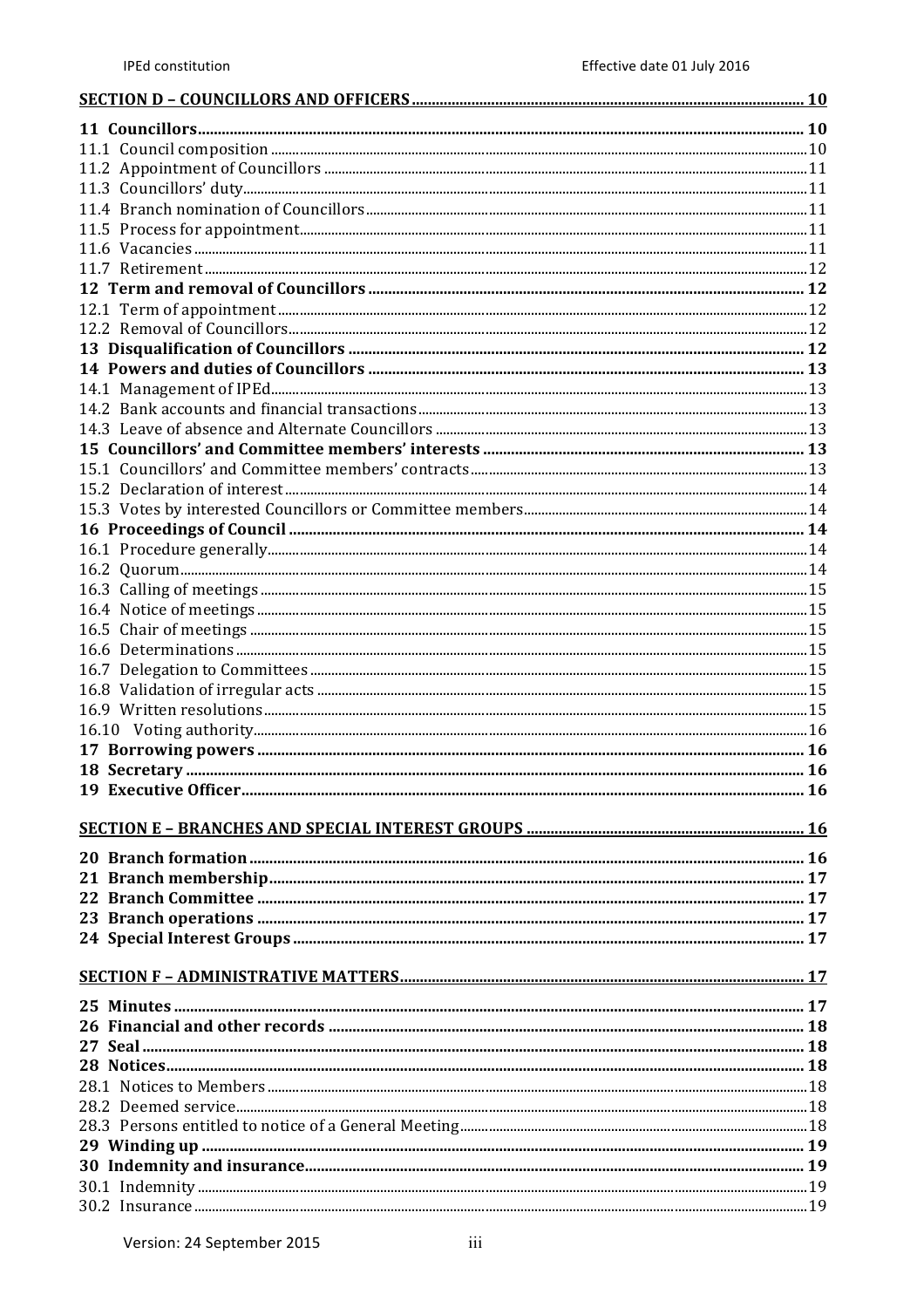| 1              |  |  |
|----------------|--|--|
| $2^{\circ}$    |  |  |
| 3 <sup>7</sup> |  |  |
|                |  |  |
|                |  |  |
|                |  |  |
|                |  |  |
|                |  |  |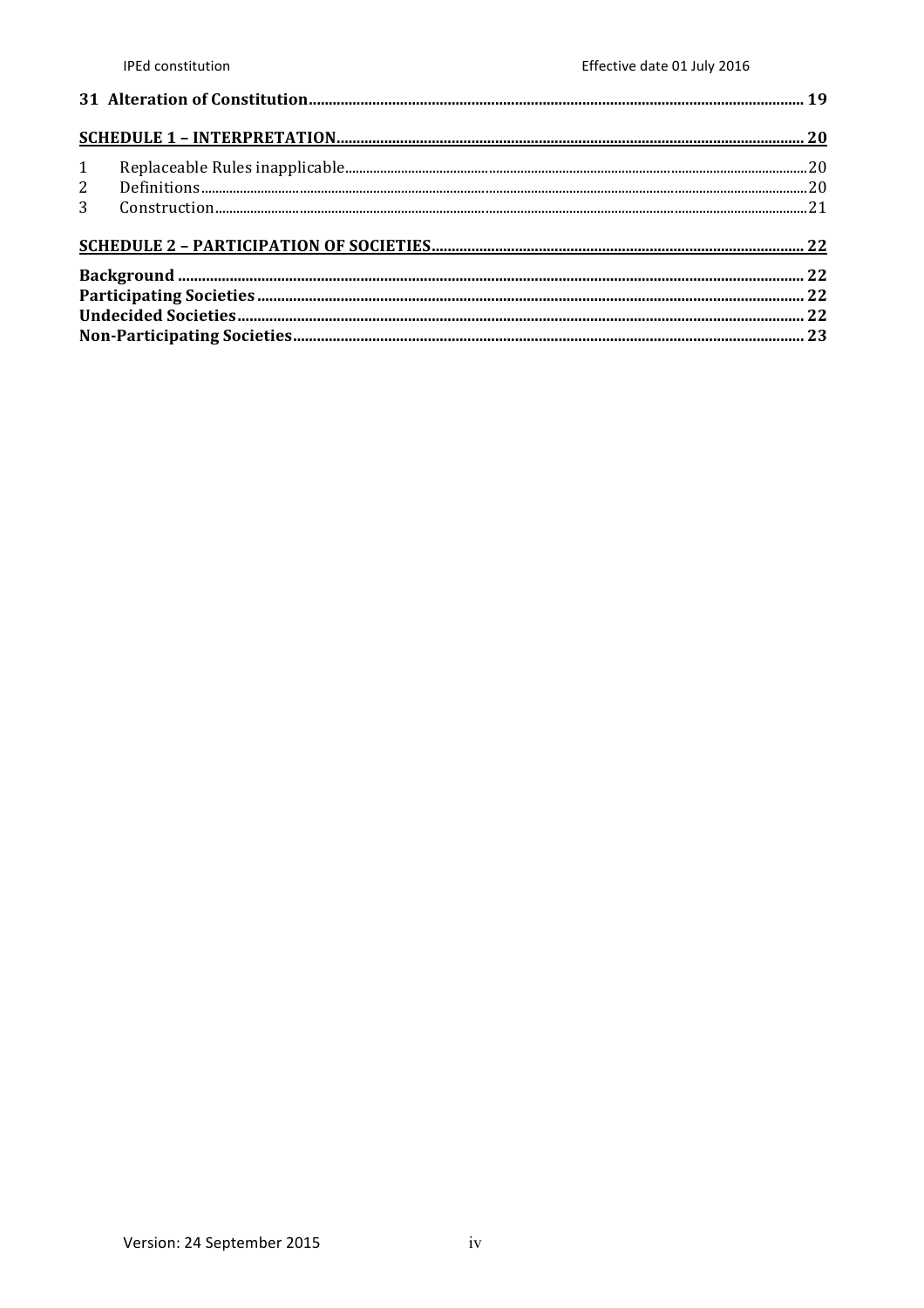#### **CONSTITUTION OF**

#### **Institute of Professional Editors Limited**

ABN: 74 129 335 217

Effective 01 July 2016

#### **A company limited by guarantee**

# **SECTION A – PRELIMINARY MATTERS**

### **1 Defined terms and interpretation**

- (a) The Dictionary in Schedule 1:
	- (i) defines some of the terms used in this Constitution
	- (ii) clarifies the effect of the Corporations Act on this Constitution.
- (b) The interpretation rule in Schedule 1 (Dictionary) sets out rules of interpretation for this Constitution.

# **2 Nature of IPEd**

The Institute of Professional Editors Limited (IPEd) is a public company limited by guarantee.

# **3 Capacity**

Subject to the Corporations Act, IPEd has the legal capacity of a natural person including the capacity to exercise the powers set out in section 124 of the Corporations Act. It is the intention that this Constitution will not restrict or prohibit the exercise by IPEd of any of these powers except as expressly stated.

# **4 Not for profit**

The income and property of IPEd must be applied solely towards the promotion of the objects of IPEd as set out in this Constitution and no portion of it is to be paid or transferred directly or indirectly by way of profit to Members. This does not prevent the payment in good faith:

- (a) of remuneration to any officers or servants of IPEd in return for any services rendered to IPEd, if such payment is approved by the Council
- (b) of remuneration to any Member in return for any services rendered to IPEd, if such payment is approved by the Council
- (c) for goods supplied in the ordinary and usual course of business
- (d) of interest at a reasonable and proper rate on money borrowed from any Member
- (e) of reasonable and proper rent for premises leased or licensed by any Member to IPEd
- (f) of grants made in good faith to further the objects of IPEd to be administered by a Member, or
- (g) by IPEd of annual fees payable to the Councillors as remuneration for their services as Councillors, provided that the amount is reasonable in the circumstances and the amount has been approved by the Members of IPEd at the Annual General Meeting.

# **5 Members guarantee**

Every Member undertakes to contribute an amount not exceeding \$10.00 to the property of the Company if it is wound up while the Member is still a Member, or within one year after a former Member ceases to be a Member, for:

- (a) payment of the debts and liabilities of the Company incurred or contracted before the time when it ceased to be a Member
- (b) the costs, charges and expenses of winding up, and
- (c) an adjustment of the rights of contributories among themselves.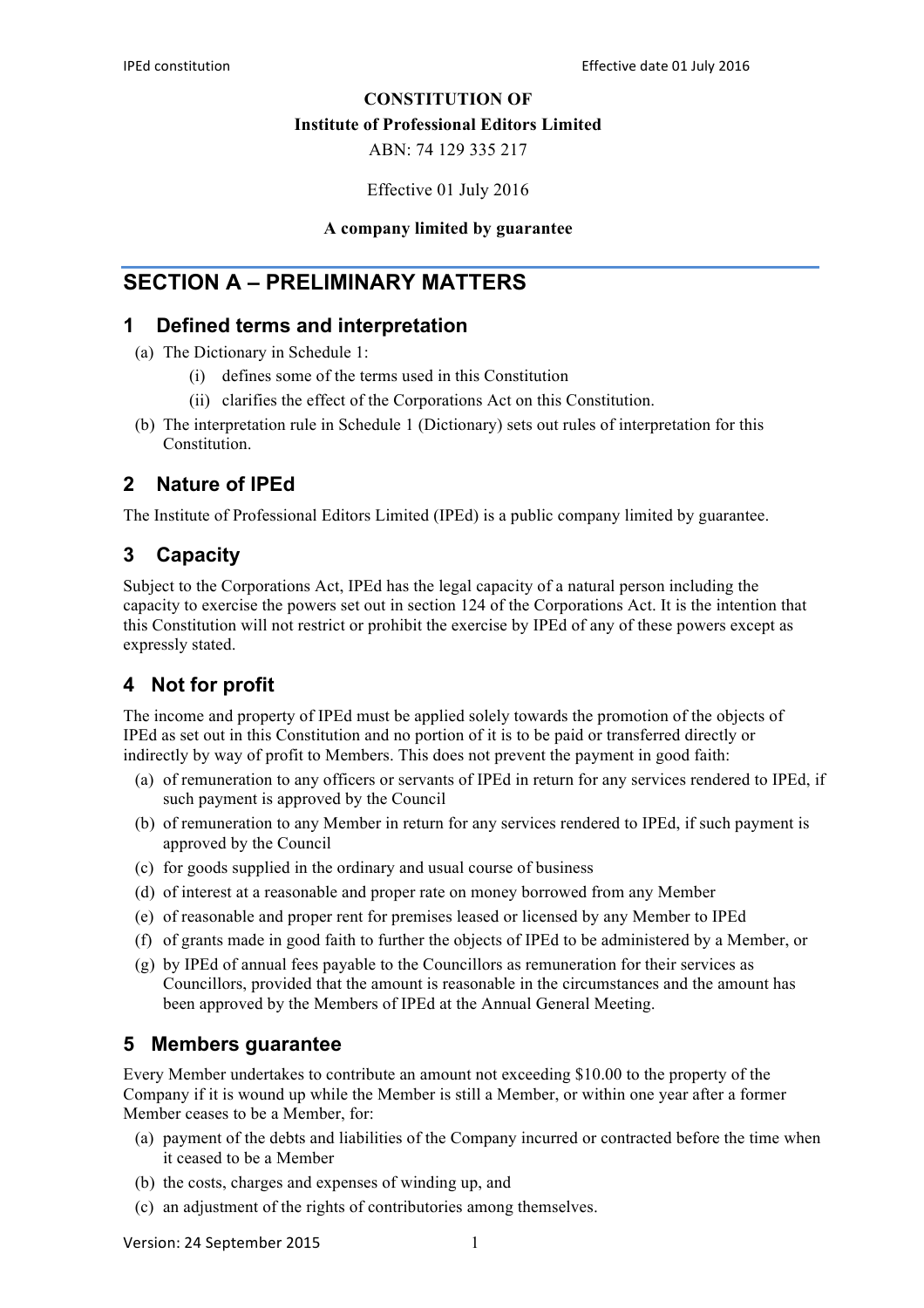# **SECTION B – PURPOSE**

# **6 Purpose of IPEd**

The purposes for which IPEd is established are to represent professional editors and develop a high standard of professional practice through, among other things:

- (a) being the nationally recognised professional association of the editing profession in Australia and other regions in which it operates
- (b) providing professional development opportunities for editors
- (c) providing an accreditation scheme that offers editors a mechanism for demonstrating their competence, as measured against *Australian standards for editing practice*, and provides potential employers with confidence in the skills of the editors they hire
- (d) developing and maintaining standards for all aspects of editing practice
- (e) advancing the interests of Members through affiliation with international associations of editors to provide mutual recognition of membership status and accreditation
- (f) providing access to information and advice on client-editor matters, contracts and advocacy on editorial services matters
- (g) promoting legislative, administrative, economic, commercial and social frameworks that advance the interests of the editing profession
- (h) educating and informing the community about the activities and operations of the editing profession and the benefits to be derived from the use of professional editors
- (i) providing a forum for technical, commercial and social interaction, and facilitating effective research and development of solutions to issues affecting the editing profession
- (j) promoting ethical practice within the editing profession
- (k) promoting and maintaining close working relationships with and among Members and with other business and industry associations
- (l) providing a system for the resolution of disputes arising in the editing profession
- (m) doing all other lawful things that are incidental or conducive to the attainment of all or any of these objectives, or that may be calculated to advance directly or indirectly the interests of IPEd.

# **SECTION X – TRANSITIONAL MATTERS**

# **X1 Transitional definitions**

In this Constitution, unless the context otherwise requires:

**"Participating Society"** is a Member Society of IPEd whose members in a special general meeting on its Decision Date resolved to approve the Transition Plan. Such societies and their Decision Dates are identified in Schedule 2 to this Constitution.

**"Decision Date"** is the date on which the members of a Member Society of IPEd, which was a member of IPEd on that date, voted in a special general meeting on a Special Resolution to approve the Transition Plan.

**"IPEd Confirmation Date"** is the date on which Member Societies voted in a special general meeting of IPEd on a Special Resolution to adopt this Constitution and proceed to implement IPEd as defined in the Transition Plan and in this Constitution.

**"Member Societies"** are those societies of editors that were members of IPEd under the IPEd constitution in force on the IPEd Confirmation Date.

**"Non-Participating Society"** is a Member Society of IPEd whose members, in a special general meeting on its Decision Date resolved not to approve the Transition Plan, and is not an Undecided Society. Such societies and their Decision Dates are identified in Schedule 2 to this Constitution.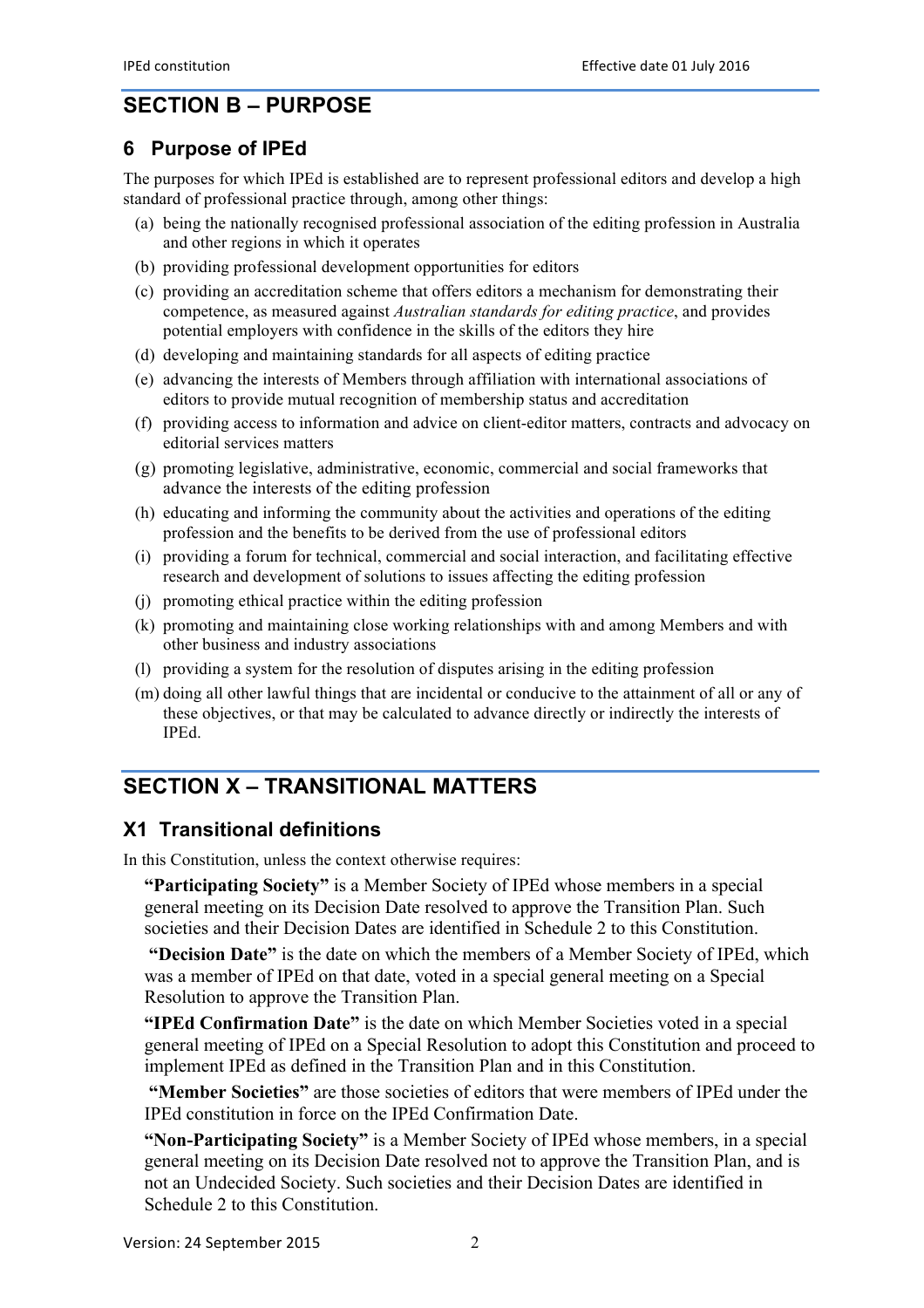**"Undecided Society"** is a Member Society of IPEd whose members, in a special general meeting on its initial Decision Date resolved not to approve the Transition Plan but, a sufficient majority of the members of other societies having approved the plan, requested a grace period to reconsider the Transition Plan and hold a second vote on a motion to approve the Transition Plan. The second vote by an Undecided Society must be held within four months of the IPEd Confirmation Date. If an Undecided Society's members approve the Transition Plan in the second vote, the society becomes a Participating Society on the date that the IPEd Council records notice of the result.

**"Successor Branch"** is a Branch of IPEd initially formed for the Members transferred to IPEd by their Participating Society.

**"Transition Date"** is the Effective Date.

**"Transition Plan"** is the plan defining the implementation and operation of IPEd according to this Constitution, including Participating Societies transferring their members and assets to IPEd and deregistering or winding up as incorporated associations.

*Note: For clarity, the sequence of dates defined above is as follows:*

- *1. Decision Date, for all societies*
- *2. IPEd Confirmation Date*
- *3. Transition Date.*

# **X2 Membership**

- (a) Participating Societies remain as members of IPEd from the Transition Date solely to complete the transfer of member records and funds to IPEd.
- (b) Undecided Societies remain as members of IPEd from the Transition Date solely to reconsider the Transition Plan and hold a second vote in a special general meeting on a motion to approve the Transition Plan. If the second vote does not approve the Transition Plan, an Undecided Society shall cease to be eligible for membership of IPEd on the date of the second vote.
- (c) Participating Societies and Undecided Societies do not have the right to vote in IPEd General Meetings under this Constitution.
- (d) Participating Societies cease to be members of IPEd on the dates on which they cancel their registrations or wind up as incorporated associations.
- (e) Non-Participating Societies shall cease to be eligible for membership of IPEd on the Transition Date.
- (f) The initial individual Members of IPEd are all fully paid up members of the Participating Societies, and automatically become Members of IPEd on the Transition Date.
- **(g)** The Classification and Categories of membership of the individual Members transferred from the Participating Societies shall be assigned according to the rules agreed by Member Societies in the Transition Plan.

# **X3 Initial General Meeting**

The initial General Meeting of IPEd shall be held within five months of the end of the first financial year of operation under this constitution. In all other respects, the holding of and procedures for the initial General Meeting shall be in accordance with Rule 9 of this Constitution.

# **X4 Initial Branches**

- (a) A Successor Branch shall be established for each Participating Society, and shall cover the same geographic area as their Participating Society.
- (b) Each Participating Society shall appoint the initial Committee members for its Successor Branch.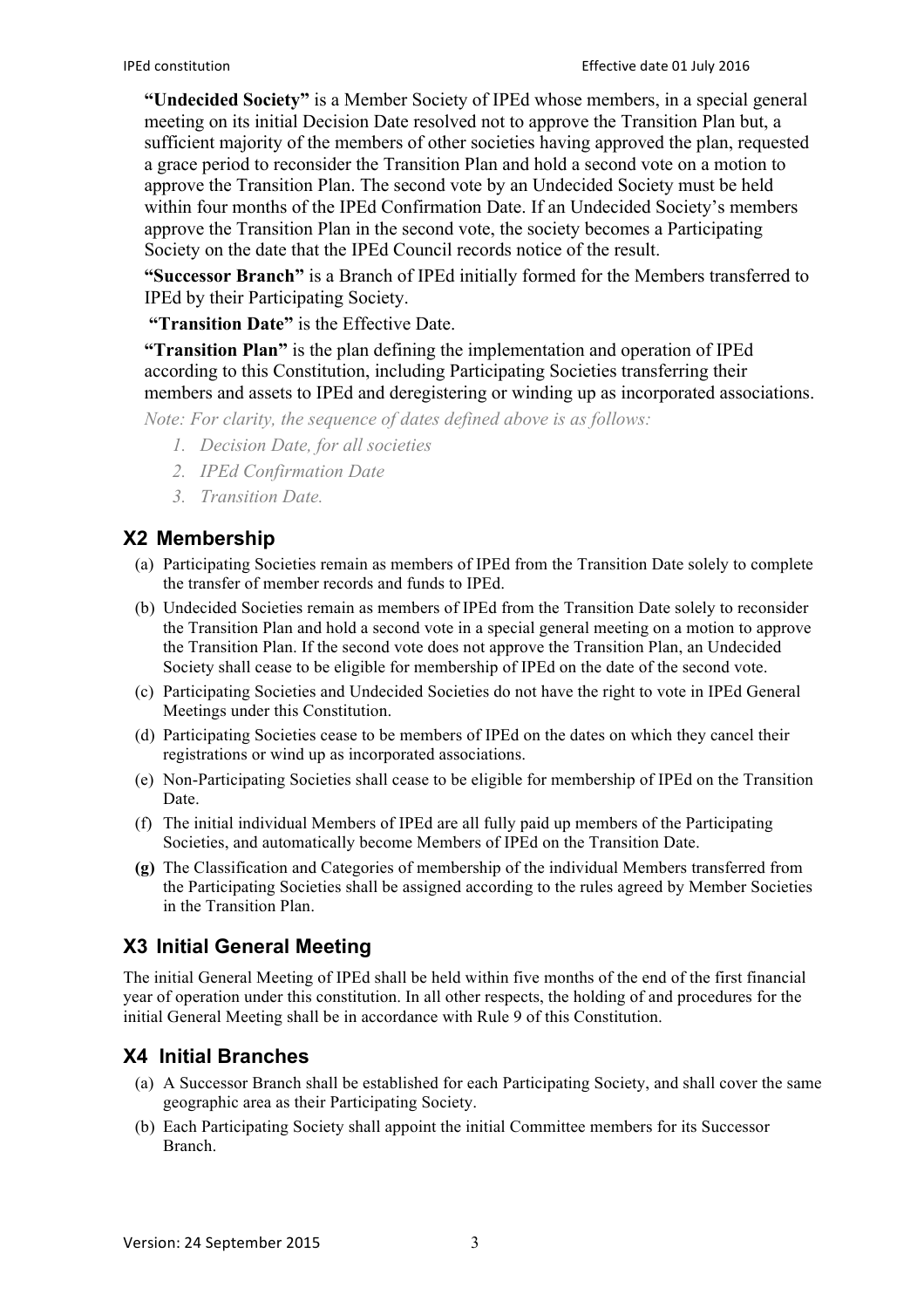# **X5 Initial IPEd Council**

The Participating Societies shall each appoint one Councillor, and there shall be a minimum of four Councillors. The Councillors shall elect one of their number as Chair of the Council. In all other respects, the rules applying to the Council shall be in accordance with Section D of this Constitution.

# **X6 Branch-reserved funds**

Each Participating Society may specify an amount of the funds which it transfers to IPEd as being reserved for purposes to be determined by its Successor Branch, provided that:

- (a) The amount of Branch-reserved funds is not greater than the Participating Society's total funds after paying all its liabilities, and after deducting sufficient funds as determined by the agreed formula in the Transition Plan to cover the unexpired portions of the Participating Society's membership subscriptions.
- (b) The amount of Branch-reserved funds is determined prior to the Transition Date.
- (c) The Branch-reserved funds shall be kept in bank accounts managed by the national office but identified as being reserved for purposes determined by the Branch.
- (d) The Successor Branch Committee must authorise in writing the expenditure of any amount of its Branch-reserved funds.

# **SECTION C – MEMBERS AND MEMBERSHIP**

# **7 Membership**

### **7.1 Membership eligibility**

To be eligible for membership of IPEd a Person must:

- (a) have a commitment to the purposes of IPEd
- (b) agree to be bound by IPEd's Code of Ethics and IPEd Branch By-laws, including all related review and appeal policies and procedures
- (c) complete and lodge a membership application in such form as determined by the Council from time to time
- (d) ensure that all information provided when applying for membership of IPEd is true and accurate and is not misleading or deceptive
- (e) satisfy such other membership criteria as the Council may determine from time to time
- (f) pay any joining and annual fee as determined by the Council under rule 7.7
- (g) be aged 18 years or over.

### **7.2 Members of IPEd**

- (a) The Members of IPEd are any Persons who are Members as at the Effective Date or who have been admitted as Members of IPEd by the Council since the Effective Date in accordance with rule 7.2 (b).
- (b) IPEd shall admit as a Member any Person who:
	- (i) satisfies the requirements set out in rule 7.1
	- (ii) completes and submits an application to be a Member, in the form approved by the Council from time to time, by which the applicant agrees to be bound by the terms of this Constitution
	- (iii) is approved as a Member by the Council, which shall not unnecessarily withhold such approval, and
	- (iv) is not otherwise ineligible under this Constitution or has not been previously expelled as a Member.
- (c) If a Person is admitted as a Member of IPEd, the Secretary must ensure that:
	- (i) the Person is given notice of admission as a Member of IPEd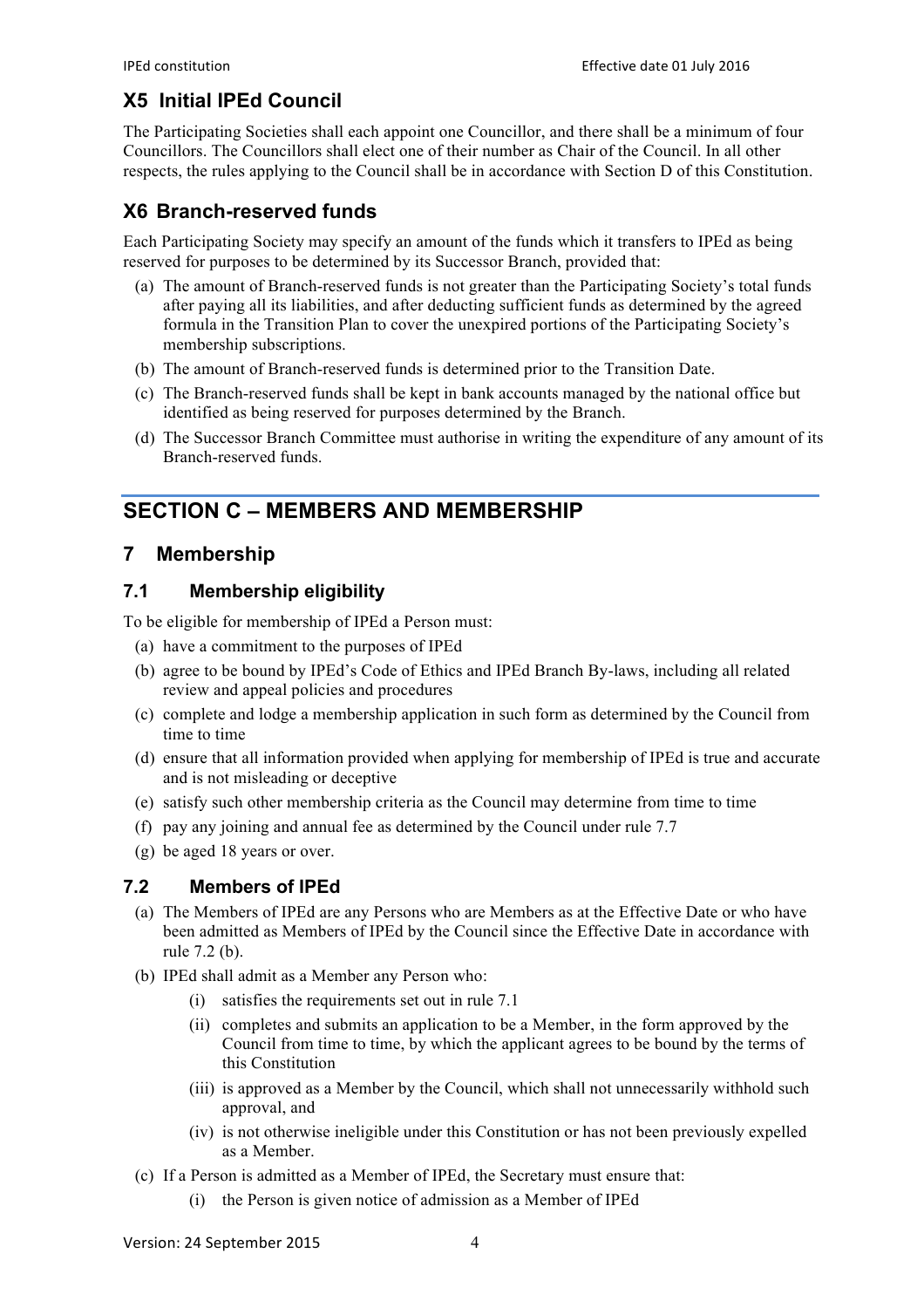- (ii) the name and details of the Person are entered in the Members' register in accordance with rule 7.6
- (d) The Secretary must ensure that each Person not admitted as a Member of IPEd is informed of this decision and the reasons for it.

### **7.3 Membership Classifications**

- (a) The membership Classifications of IPEd shall be:
	- (i) Voting Member
	- (ii) Non-voting Member.
- (b) The Council may by resolution establish IPEd Membership Categories within each Classification and the criteria for each Classification and Category of membership.

# **7.4 Members' rights**

- (a) A Member of IPEd who is entitled to vote has the right:
	- (i) to receive notice of General Meetings and of proposed Special Resolutions in the manner and time prescribed by these rules
	- (ii) to submit items of business for consideration at a General Meeting
	- (iii) to attend and be heard at General Meetings
	- (iv) to vote at a General Meeting
	- (v) to have access to the minutes of General Meetings and other documents of IPEd as provided under rule 24
	- (vi) to inspect the register of Members.
- (b) A Member is entitled to vote if:
	- (i) the Member is a financial Member in a Category of the Voting Member Classification, and
	- (ii) the Member's rights are not suspended for any reason.
- (c) A Non-voting Member cannot vote but may have other rights as determined by the Council or by resolution at a General Meeting.

# **7.5 Membership not transferable**

Membership of IPEd and the associated rights cannot be transferred or sold in any manner whatsoever.

# **7.6 Register of Members**

- (a) A register of Members must be kept in accordance with the law.
- (b) Without limiting the requirement under rule 7.6 (a), the following must be entered in the register in respect of each Member:
	- (i) the name and address of the Member
	- (ii) the date of admission to and cessation of membership
	- (iii) any other information required by the Council or the law from time to time.

# **7.7 Membership fees**

- (a) The Council shall at its absolute discretion determine before the end of each Financial Year the amount of the annual membership subscription fees and joining fees (if any) for the following Financial Year, provided that any increase greater than 15% must be approved by the Members in a General Meeting.
- (b) Annual membership subscription fees are payable in advance on the anniversary date of each Member's joining date.
- (c) The rights of a Member (including the right to vote) who has not paid the annual subscription within 30 days of the due date are suspended until the subscription is paid.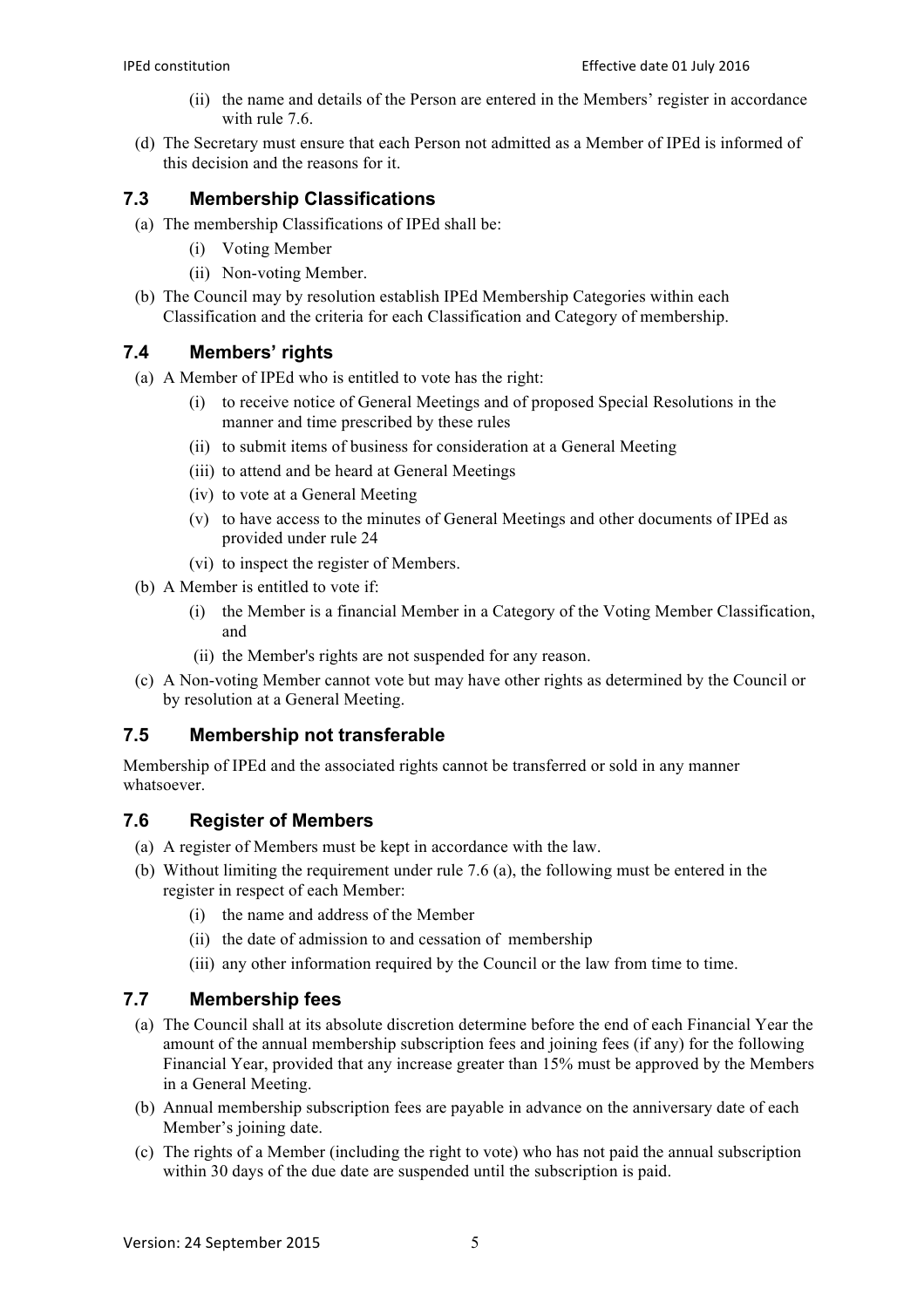# **8 Ceasing to be a Member**

#### **8.1 General overview**

- (a) There are a number of circumstances that will result in a Person ceasing to be a Member. For instance, a Person will cease to be a Member of IPEd if that Person:
	- (i) resigns from membership; see rule 8.2, or
	- (ii) automatically ceases to be a Member; see rule 8.3, or
	- (iii) is subject to cessation of their membership for breaches of the Code of Ethics or the Branch By-laws under rule 8.4, or
	- (iv) is expelled from membership; see rules 8.5 and 8.6, or
	- (v) no longer complies with the membership eligibility criteria set out at rule 7.1.
- (b) The Council may adopt such other policies and procedures relating to the disciplining, suspension and expulsion of Members as they so determine from time to time so long as they are consistent with the requirements set out in this rule 8.

### **8.2 Resignation from membership**

A Member may resign from membership of IPEd at any time by providing written notice to IPEd addressed to the Executive Officer or the Secretary. Unless the notice provides otherwise, the resignation takes effect from the date the notice is received.

### **8.3 Automatic cessation of membership**

A Member's membership will automatically cease if the Member:

- (a) dies, or
- (b) fails to pay any joining fee or initial annual fee within two weeks after being notified of admission into membership of IPEd or such later time as the Council may determine, or
- (c) fails to pay any required annual membership subscription fee within ninety days after the date on which that membership fee becomes due or such later time as the Council may determine.

### **8.4 Breach of the Code of Ethics or Branch By-laws**

- (a) A breach of the Code of Ethics or the Branch By-laws may, in certain circumstances, result in corrective, remedial or disciplinary action (including the suspension or cessation of membership).
- (b) The Council may implement policies and procedures in relation to the operation and enforcement of the Code of Ethics and the Branch By-laws including in relation to:
	- (i) what types of breaches are considered material
	- (ii) what happens if a non-material breach occurs
	- (iii) what happens if a material breach occurs
	- (iv) the establishment of one or more review committees (including determining the composition and terms of reference of any such committees).

### **8.5 Expulsion of a Member**

- (a) This rule, together with rule 8.6, describes what needs to happen when considering whether or not to expel a Member from IPEd (excluding situations relating to compliance with the Code of Ethics or the Branch By-laws, which are to be dealt with in accordance with rule 8.4). In summary the process involves, following advice from and consultation with a Branch Committee:
	- (i) putting the Member in question on notice, and notifying the Member's Branch Committee
	- (ii) passing a Councillors' resolution to expel that Member
	- (iii) if requested by that Member, letting the Members decide whether or not to confirm the Councillors' decision.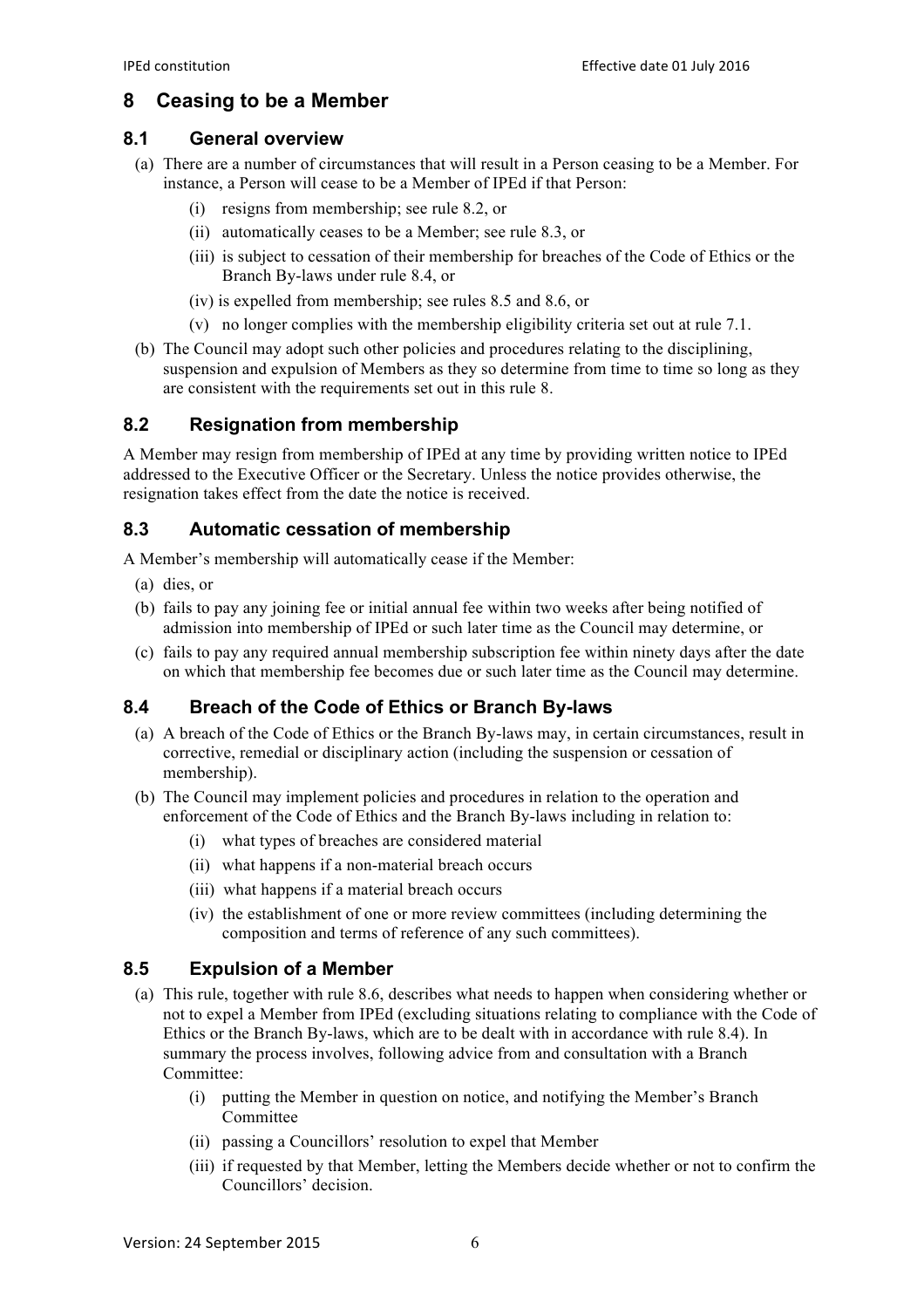- (b) So long as the steps set out in this rule 8.5 and rule 8.6 are followed, the Council may resolve to expel a Member from IPEd if that Member:
	- (i) has refused or neglected to comply with the provisions of this Constitution, or
	- (ii) has acted in a way that, in the opinion of the Councillors, is prejudicial to the interests or reputation of IPEd.
- (c) The Council must give the Member in question at least 14 days' notice of the date that the Council will consider the Member Expulsion Resolution. This notice must be in writing and let the Member know:
	- (i) that the Councillors are to consider expelling the Member from membership of IPEd
	- (ii) the reasons why the Councillors are to consider expelling the Member
	- (iii) of the right of the Member to give the Council, either orally or in writing, any explanation or defence relevant to a decision to expel that Member. A Councillor who is subject to a Member Expulsion Resolution is not entitled to vote on that resolution.
- (d) Council has 14 days from the date a Member Expulsion Resolution is passed to notify the relevant Member about the Councillors' decision. This notice must be in writing and let the Member know:
	- (i) that the Councillors have resolved to expel the Member
	- (ii) the process to be followed if the Member wishes to appeal the decision as described at rule 8.6.

### **8.6 Appeal of a Member Expulsion Resolution**

- (a) A Member to be expelled in accordance with a Member Expulsion Resolution may appeal against that resolution. Such an appeal must be made to IPEd in writing addressed to the Executive Officer or the Secretary and must be received within 14 days after the date of the expulsion notice described at rule 8.5(d) or such later time as the Councillors may decide in their complete discretion.
- (b) If an appeal notice is received by the Council within the required timeframe, the Council must ensure that a resolution confirming the expulsion is considered by the Members at the next General Meeting. If the Member Expulsion Resolution is confirmed by the Members, the Member's expulsion takes effect from the date of that Members' resolution.
- (c) If an appeal notice is not received by IPEd within the required timeframe then:
	- (i) the Councillors are not required to ensure that a resolution confirming the expulsion is considered by the Members
	- (ii) the Member's expulsion takes effect from the date of the Member Expulsion Resolution.
- (d) A Member who has been expelled from membership of IPEd is not permitted to reapply for membership.

# **9 General meetings**

### **9.1 Annual General Meeting**

An Annual General Meeting of IPEd must be held in accordance with the Corporations Act. The meeting may be convened by teleconference or by any technology that allows instantaneous communication by participants present at multiple locations. The meeting must propose a resolution appointing the list of Councillor nominees circulated pursuant to rule 11.4.

### **9.2 Holding of General Meetings**

General Meetings are to be held at the times and places prescribed by IPEd in General Meeting, or if no time or place is prescribed, then at the times and places as determined by the Council. IPEd may hold a General Meeting of its members at two or more venues using any technology that gives the membership as a whole a reasonable opportunity to participate.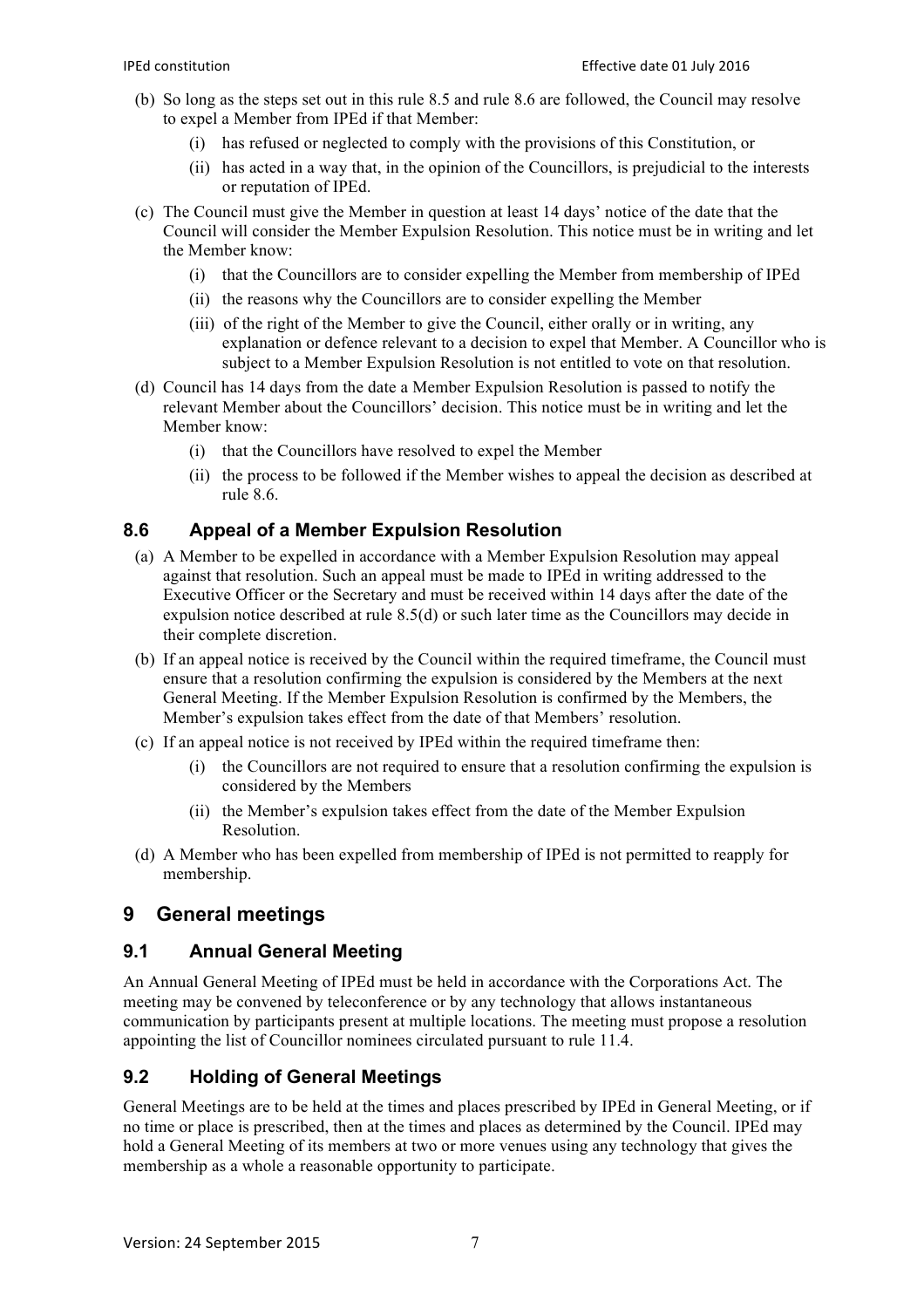### **9.3 Convening of General Meetings at a Member's request**

The Councillors may whenever they think fit, and must upon a request made by any Member in accordance with section 249D of the Corporations Act, convene a General Meeting of IPEd.

#### **9.4 Notice of meetings**

The Secretary shall ensure that at least twenty-one days' notice is given to Members of a meeting of Members (unless the Corporations Act otherwise provides). The notice may be given by electronic means, and must specify the place and method, day and hour of meeting, all agenda items for the meeting, together with a description of the general nature of the agenda items.

### **9.5 Business of the Annual General Meeting**

The ordinary business of the Annual General Meeting is as follows:

- (a) to confirm the minutes of the previous Annual General Meeting and of any Special General Meeting held since then
- (b) to receive and consider
	- (i) the annual report of the Council on the activities of IPEd during the preceding Financial Year, and
	- (ii) the auditor's report and audited financial statements of IPEd for the preceding Financial Year submitted by the Council
- (c) to confirm the appointment of Councillors.

### **9.6 Members' business**

A Member who wishes to bring business before a General Meeting of IPEd shall give written notice to the Secretary for inclusion in the agenda of the notice of meeting. The Secretary shall include that business in the next available General Meeting.

### **9.7 Failure to receive notice**

Subject to the Corporations Act, anything done (including the passing of a resolution) at a meeting of Members is not invalid because a person entitled to receive notice does not receive notice of the meeting and/or a proxy form, or the Company accidentally does not give notice of the meeting or a proxy form to a person.

### **9.8 Discussion items in General Meetings**

No other business except that set out in the agenda attached to the notice of General Meeting shall be conducted at the meeting.

# **10 PROCEEDINGS AT GENERAL MEETINGS**

#### **10.1 Quorum**

- (a) The quorum for all General Meetings is 25 Members present in person or by proxy (including being present by technological means) and entitled under these rules to vote at a General Meeting.
- (b) No business is to be transacted at any General Meeting unless a quorum is present at the time the meeting proceeds to business.
- (c) If within thirty minutes after the time appointed for the meeting a quorum is not present, the meeting will stand adjourned to the same day in the next week at the same time, place and method, or to such other day, time, place and method as the Chair determines. At the adjourned meeting a quorum is 10 present in person or by proxy.
- (d) If such reduced quorum is not then present at the adjourned meeting, the meeting must be dissolved.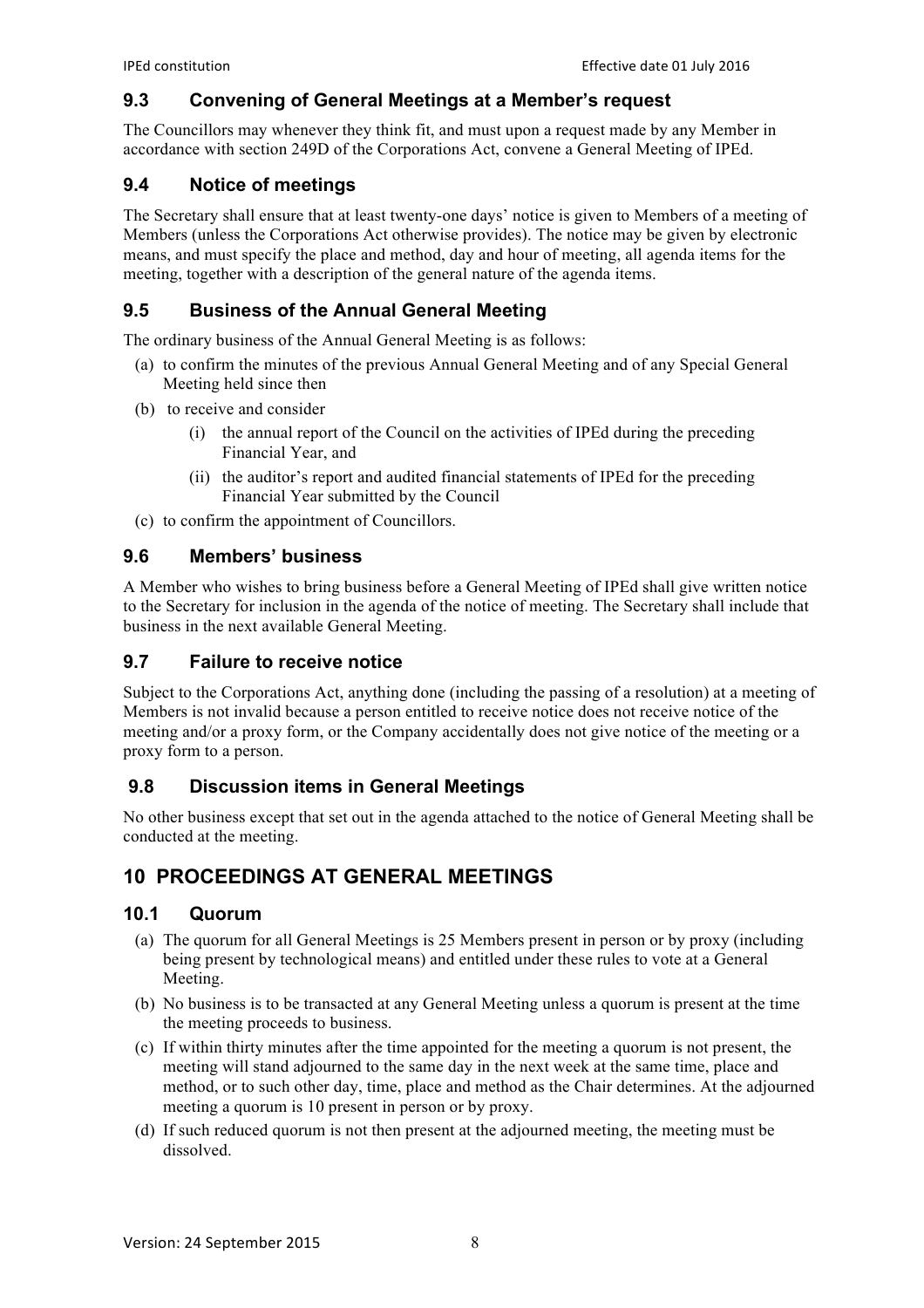### **10.2 Chair of General Meetings**

The Chair of Council may chair every General Meeting. If there is no Chair, or if the Chair is not present within fifteen minutes after the time appointed for the meeting or is unable or unwilling or refuses to act, the Councillors must choose another Councillor as chair for that meeting only.

### **10.3 Adjournment**

- (a) The chair of a General Meeting may, with the consent of a meeting at which a quorum is present (and must if directed by the meeting), adjourn the meeting from time to time and place to place, but no business is to be transacted at an adjourned meeting other than the business left unfinished at the meeting from which the adjournment took place.
- (b) It is not necessary to give notice of an adjournment or of the business to be transacted at an adjourned meeting, unless the meeting is adjourned for fourteen days or more, in which case notice of the adjourned meeting is to be given as in the case of an original meeting.

### **10.4 Special Resolutions**

A Special Resolution is passed if not less than three quarters of the Members voting at a General Meeting (whether in person or by proxy), or voting by electronic or postal ballot, vote in favour of the resolution.

### **10.5 Voting rights**

Each financial Voting Member present at a General Meeting or by proxy or voting by ballot has the right to exercise one vote on any motion.

### **10.6 Representation at General Meetings**

- (a) Subject to this Constitution, each Member entitled to vote at a meeting of Members may vote:
	- (i) in person, or
	- (ii) by electronic or postal ballot, or
	- (iii) by proxy in a form as the Council may prescribe or accept, or
	- (iv) by attorney in a form as the Council may prescribe or accept.
- (b) A proxy or attorney must be a Member of IPEd.
- (c) The chair of a meeting may require any Person purporting to act as a proxy or attorney to establish to the satisfaction of the chair that the Person has been validly appointed as a proxy or attorney and is the person named in the relevant instrument of appointment, failing which the person may be excluded from attending or voting at the meeting.
- (d) If IPEd receives a proxy form without the name of the proxy filled in, then the proxy is:
	- (i) the person specified by IPEd in the proxy form; or
	- (ii) if no person is specified in the proxy form, the chair of the meeting for which that proxy applies.
- (e) A proxy or attorney may not vote at a General Meeting or adjourned meeting unless the instrument appointing the proxy or attorney is received:
	- (i) at the registered office of IPEd, at the facsimile number at its registered office or at another place, facsimile number or electronic address specified for that purpose in the notice convening the meeting
	- (ii) at least three business days before the time scheduled for the commencement of the meeting, as specified in the notice of meeting.
- (f) The authority of a proxy or attorney to speak and vote for a Member at a General Meeting is suspended while that Member is present at the meeting unless the Members present at the meeting resolve otherwise.
- (g) The chair may hold as many proxies as are given to the chair.
- (h) A proxy may be a general or a specific proxy. A general proxy gives the holder the right to vote on any matter based on the discussion at the meeting. A specific proxy stipulates how the holder is to vote on specific issues.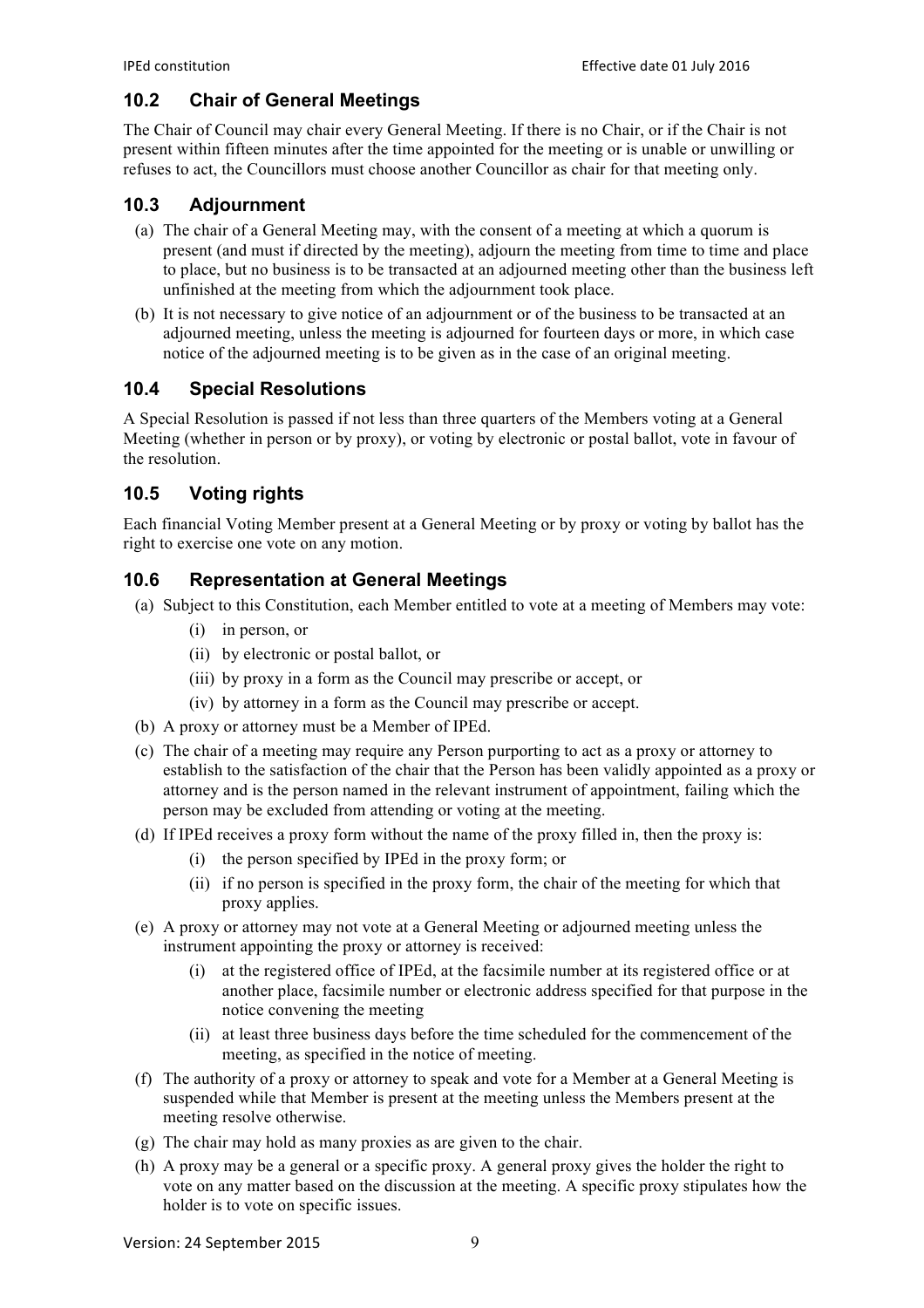### **10.7 Decisions at General Meetings**

- (a) The Council may at any time resolve that in lieu of submitting a resolution, including a Special Resolution, to a General Meeting, it shall submit a resolution or resolutions to Members by means of an electronic or postal ballot, which ballot shall be conducted as nearly as practicable in the manner set forth herein, and the result of such ballot shall have the same force and effect as a resolution passed at the General Meeting of Members.
- (b) Except in the case of any resolution which as a matter of law requires a Special Resolution, questions arising at a General Meeting are to be decided by a majority of votes cast by the Members present at the meeting in person or by proxy and that decision is for all purposes a decision of the Members.
- (c) In the case of an equality of votes upon any proposed resolution at a meeting of Members, the chair has a second or casting vote in addition to any vote the chair may have in his or her capacity as a Member.
- (d) A resolution put to the vote of a General Meeting must be decided on a show of hands or on the voices or by electronic means unless a poll is demanded.
- (e) Before a vote to be decided is taken or before or immediately after the declaration of the result of the vote, a poll may be demanded:
	- (i) by the chair of the meeting, or
	- (ii) by at least five Members present and entitled to vote on the relevant resolution, or
	- (iii) by a Member or Members present at the meeting and representing at least 5% of the votes that may be cast on the resolution on a poll.
- (f) Unless a poll is demanded, a declaration by the chair of a General Meeting that a resolution has been carried or carried unanimously, or carried by a particular majority, or lost, and an entry to that effect in the book containing the minutes of the proceedings of IPEd, is conclusive evidence of the fact without proof of the number or proportion of the votes recorded in favour of or against the resolution.
- (g) If a poll is demanded at a General Meeting, it will be taken when and in the manner that the chair directs, and the result of the poll will be the resolution of the meeting at which the poll was demanded.
- (h) A poll cannot be demanded at a General Meeting on the election of a chair of the meeting.
- (i) The demand for a poll may be withdrawn.

### **10.8 Minutes of General Meeting**

- (a) The Council must ensure that minutes are taken and kept of each General Meeting.
- (b) The minutes must record the business considered at the meeting, any resolution on which a vote is taken, the mover and seconder of that resolution and the result of the vote.
- (c) In addition, the minutes of each Annual General Meeting must include:
	- (i) the names of the Members attending the meeting
	- (ii) proxy forms received by IPEd under rule  $10.6(e)$ )
	- (iii) the financial statements submitted to the Members in accordance with rule  $9.5(b)(ii)$
	- (iv) the certificate signed by two Members certifying that the financial statements give a true and fair view of the financial position and performance of the Association
	- (vi) any audited accounts and auditor's report or report of a review accompanying the financial statements.

# **SECTION D – COUNCILLORS AND OFFICERS**

# **11 Councillors**

#### **11.1 Council composition**

(a) The Council will comprise one natural person as Councillor appointed by each Branch of IPEd.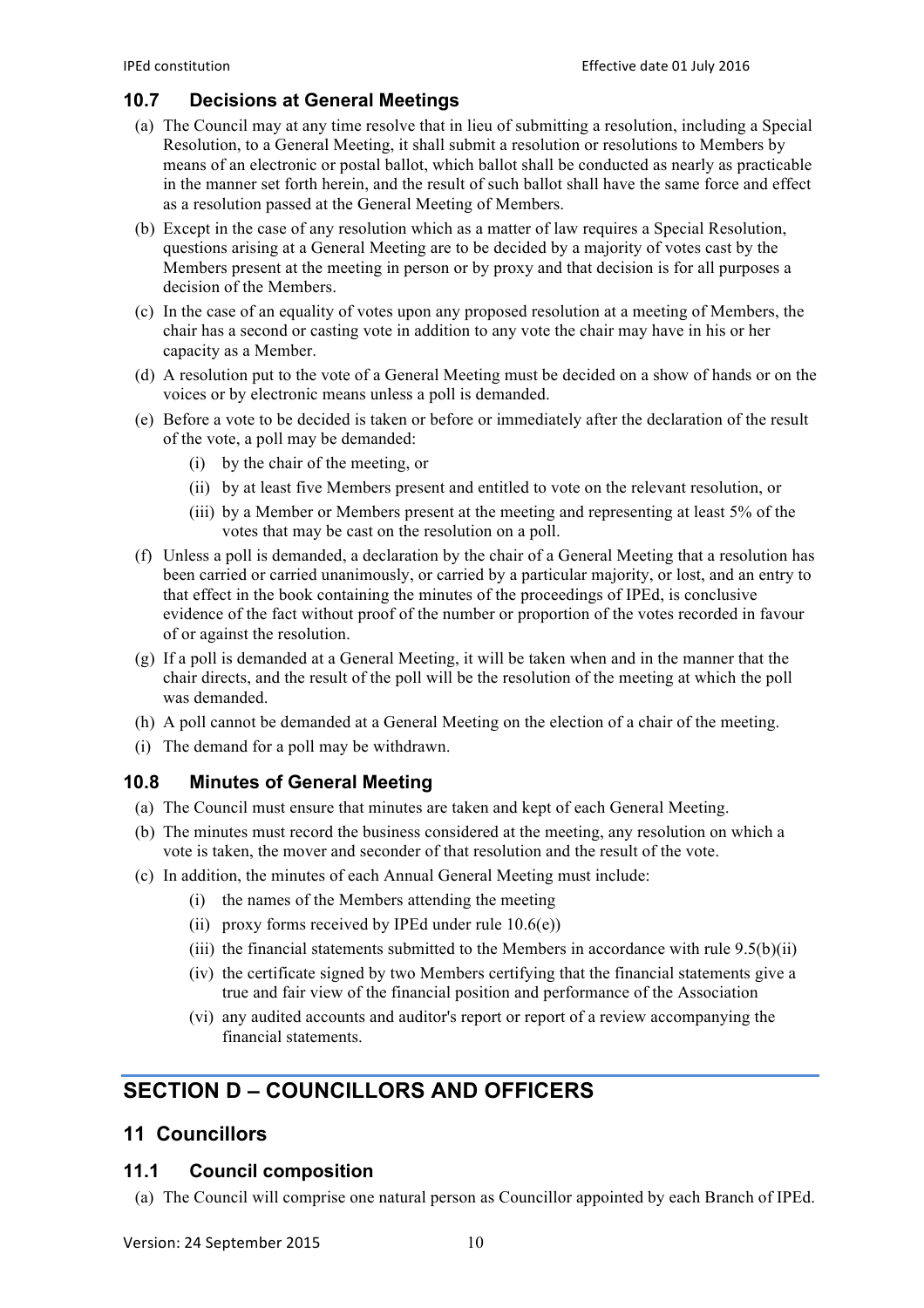- (b) At the first Council meeting following an Annual General Meeting, the appointed Councillors will elect one of their number to be the Council Chair by a majority vote on the voices. The retiring Chair may be re-elected.
- (c) The Council may change the maximum number of permitted Councillor positions in accordance with the law.
- (d) The Council may also appoint Non-Executive Councillors.

### **11.2 Appointment of Councillors**

- (a) The Councillors holding office on the date that this Constitution was adopted by IPEd continue in office until the next Annual General Meeting and retire at that meeting, but otherwise continue on the terms and conditions set out in this Constitution.
- (b) At the first Annual General Meeting held under this Constitution, the appointment of half the Councillors, rounded down to the next whole number if necessary, shall be for a term of one year and the remainder for a term of two years. In the absence of agreement among the Council, the allocation of terms shall be decided by the drawing of lots.
- (c) Apart from the initial Councillors covered in sub-rule (a), a person may become a Councillor in three ways:
	- (i) appointment by their Branch committee (**Councillors)**, such appointment to be for a term of two years), subject to sub-rule (b), or
	- (ii) appointment by the Council (**Non-Executive Councillors**), such appointment to be for a term of up to two years with the precise period determined by the Council at the time of appointment; or
	- (iii) appointment by a Branch to fill any casual vacancy in the number of elected Councillors caused by the retirement of that Branch's elected Councillor, such appointment, if made, to be for the remainder of the term of the Councillor whose retirement caused the casual vacancy.

# **11.3 Councillors' duty**

In accordance with Corporations Act, each Councillor and Non-Executive Councillor shall be bound to act in the interests of IPEd as a whole, and not in their own personal interests or in the interests of any one or more Branches or Members or stakeholders who might have assisted or nominated their appointment to the Council.

### **11.4 Branch nomination of Councillors**

Each Branch is entitled to nominate one person to be appointed to the Council, provided in each case that:

- (a) the nominating Branch supplies a brief résumé of the nominated person, outlining their skills and experience relevant to the position
- (b) the nomination is in the form of a written resolution from the nominating Branch
- (c) the nominated person signs a consent to act as Councillor in writing, undertaking to IPEd to act in the best interests of IPEd as a whole and not in the interests of any particular Branch, Member or group of Members
- (d) the appointment, the résumé and the consent referred to in this rule are each delivered to the Secretary not less than six weeks before the holding of the Annual General Meeting.

### **11.5 Process for appointment**

- (a) The Council shall by written notice cause to be circulated a list of the nominated Councillors with the notice convening the Annual General Meeting.
- (b) At the Annual General Meeting, any person duly nominated by a Branch in accordance with rule 11.4 shall be duly appointed as a Councillor.

### **11.6 Vacancies**

(a) If any casual Councillor vacancy occurs in the Council for any reason, that vacancy must be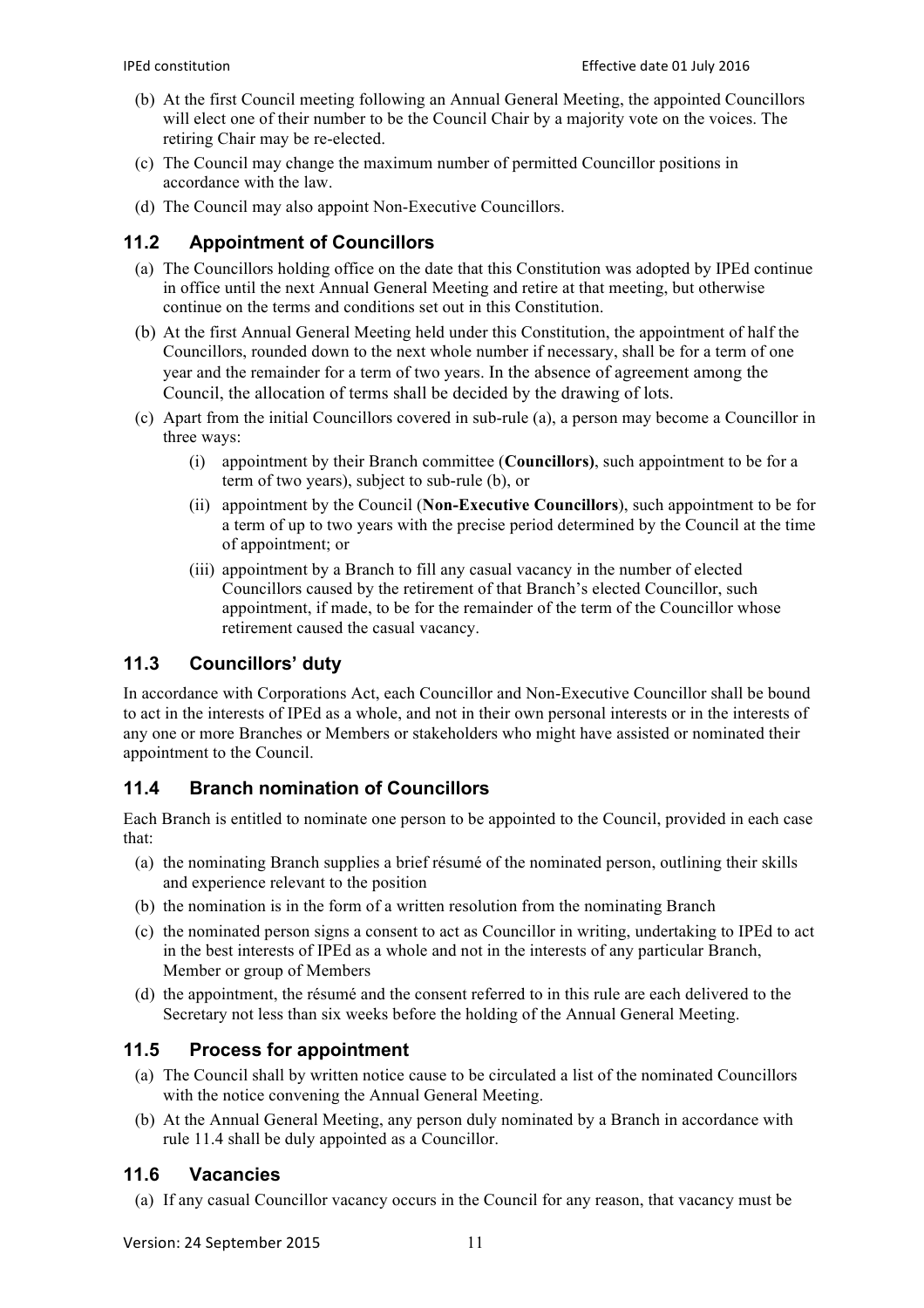filled within three calendar months (or such period as the Council may otherwise resolve) by an appointee of the Branch which appointed the Councillor whose position is now vacant. The person filling the vacancy shall hold office until the end of the term of the Councillor whose position was vacant.

- (b) All such appointments must be made by an instrument signed by the Branch that appointed the replacement Councillor.
- (c) The continuing Councillors may act despite any vacancy in the Council. However, if the number of Councillors falls below a number equating to less than or equal to 50% of the total number of elected Council positions the Councillors may act only:
	- (i) for the purpose of increasing the number of Councillors to the minimum by summoning a General Meeting of IPEd, or
	- (ii) in emergencies

but for no other purpose.

# **11.7 Retirement**

After the first Council is appointed under this Constitution, Councillors will retire at the end of their terms, and each retired Councillor can be presented for re-appointment.

# **12 Term and removal of Councillors**

### **12.1 Term of appointment**

- (a) Subject to sub-rule 12.1(b) of this rule and rule 11.2, each Councillor holds office for two years, after which time each Councillor's position becomes vacant.
- (b) A retiring Councillor is eligible for re-appointment, but no Councillor should normally retain office for more than three consecutive terms.
- (c) Any Councillor who has held office for three consecutive terms shall not be eligible to be reappointed until a minimum of two years has elapsed since they last held that office, unless a suitable replacement cannot be found at the end of the final term, in which case they can remain in office until the appointing Branch can find a replacement.

# **12.2 Removal of Councillors**

- (a) Subject to the Corporations Act, the Members in General Meeting may by resolution remove any Councillor from office subject to sub-rule 12.2(b) and 12.2(c) below.
- (b) No resolution for the removal of a Councillor from office is to be put to a General Meeting unless a notice (signed by a Member duly qualified to vote at that meeting and signifying the intention of that Member to propose that resolution and briefly stating the reasons for the proposed resolution) is received by IPEd not less than six weeks before the date appointed for holding the meeting.
- (c) Should a Councillor facing removal wish to make representations concerning their proposed removal, they may do so:
	- (i) in writing to the Secretary (who shall ensure a copy of such representations is sent to each Member before the General Meeting); or
	- (ii) by reading the content of the representations to the Members at the General Meeting; or
	- (iii) by making oral submissions on his/her own behalf at a duly convened General Meeting.

# **13 Disqualification of Councillors**

The office of a Councillor must ipso facto be vacated if:

- (a) the Councillor ceases to be or is removed as a Councillor pursuant to the Corporations Act, or pursuant to a removal resolution of Members in accordance with rule 12.2
- (b) the Councillor becomes an insolvent under administration, or makes any composition or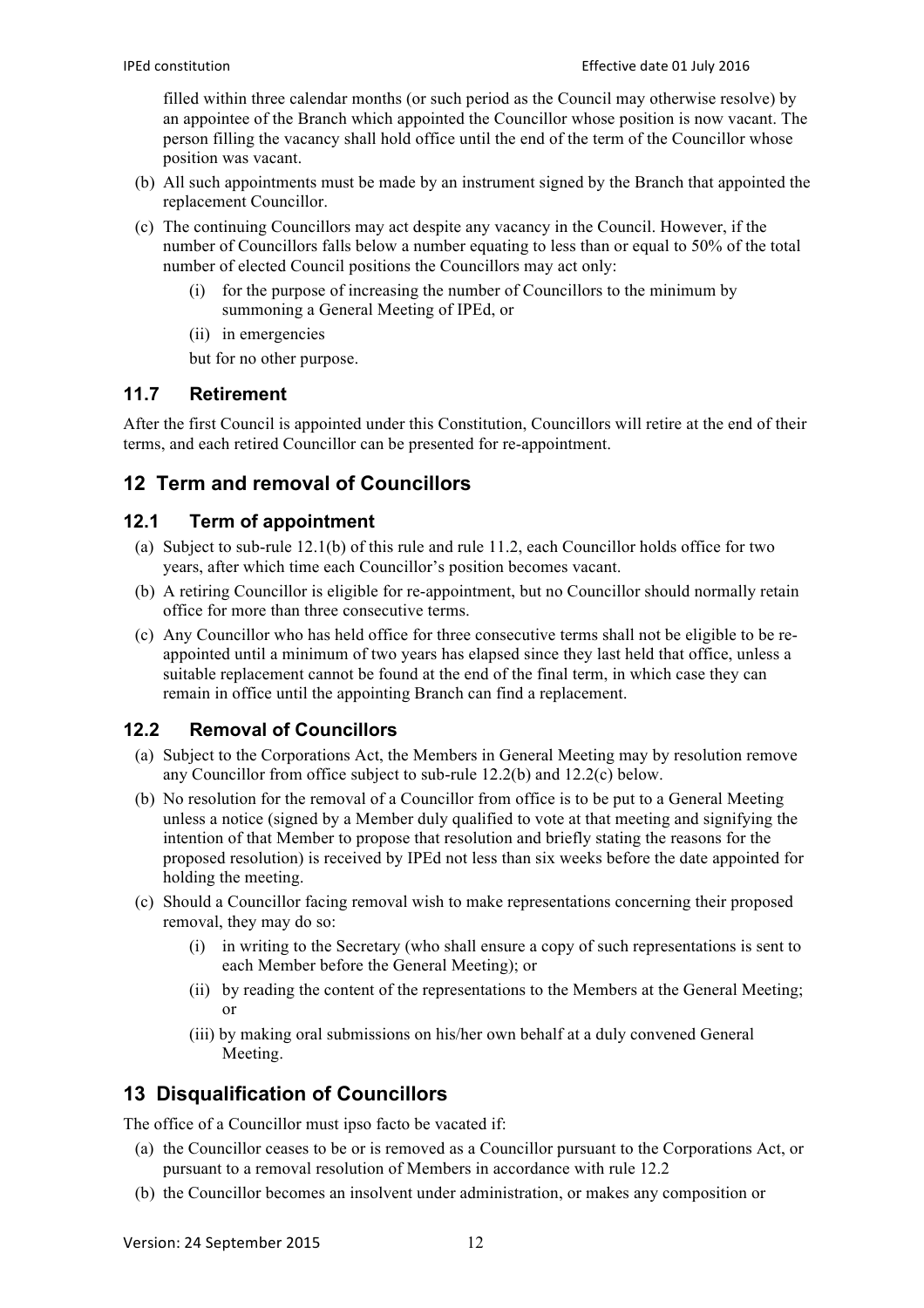arrangement with their creditors or any class of them

- (c) the Councillor becomes of unsound mind or their person or estate becomes liable to be dealt with in any way under the law relating to mental health
- (d) the Councillor resigns from office by notice in writing to IPEd
- (e) the period for which the Councillor is appointed expires
- (f) the Councillor, without the permission of the other Councillors, is absent from more than two consecutive meetings of the Council
- (g) the Councillor is directly or indirectly interested in any contract or proposed contract with IPEd and fails to declare the nature of that interest as required by the Corporations Act.

### **14 Powers and duties of Councillors**

#### **14.1 Management of IPEd**

- (a) The management of the business and affairs of IPEd, including delegation to Committees according to rule 16.7, is vested in the Council. In addition to the powers and authorities conferred on the Council by this Constitution or otherwise, the Council may exercise all the powers and do everything that IPEd may exercise or do and that is not required to be exercised or done by IPEd in General Meeting.
- (b) The powers of the Council are subject to the Corporations Act, this Constitution, and any regulations (not being inconsistent with this Constitution) from time to time made by IPEd in General Meeting. No regulation made by IPEd in General Meeting shall invalidate any prior act of the Council that would have been valid if that regulation had not been made.

#### **14.2 Bank accounts and financial transactions**

- (a) The Council must approve and minute:
	- (i) the opening and closing of all bank and other financial accounts
	- (ii) the appointment of authorised account signatories and electronic account authorisers.
- (b) All contracts, commitments and financial transactions must be approved according to the policies established by the Council from time to time.
- (c) All financial transactions processed must be signed or otherwise authorised by authorised account signatories or electronic authorisers according to the policies established by the Council from time to time.

### **14.3 Leave of absence and Alternate Councillors**

- (a) A Councillor may not be absent for more than two consecutive Council meetings unless the Council has approved leave of absence.
- (b) The Council may appoint a Member nominated by a Branch Committee as an Alternate Councillor for the Branch's Councillor.
- (c) At the time of appointment, the Alternate Councillor must sign a consent to act and the Branch nomination must be in writing stating the term of the appointment.
- (d) An Alternate Councillor shall have all the rights and duties of a Councillor for the duration of his or her appointment and is not an agent of the Councillor.
- (e) An Alternate Councillor may act only in the absence of their primary Councillor.
- (f) The term of the Alternate Councillor shall cease with the Councillor's term.

### **15 Councillors' and Committee members' interests**

#### **15.1 Councillors' and Committee members' contracts**

Subject to the Corporations Act:

- (a) no Councillor or proposed Councillor or Committee member is disqualified by that office, subject to rule 19, from:
	- (i) entering into a contract, agreement or arrangement with IPEd, or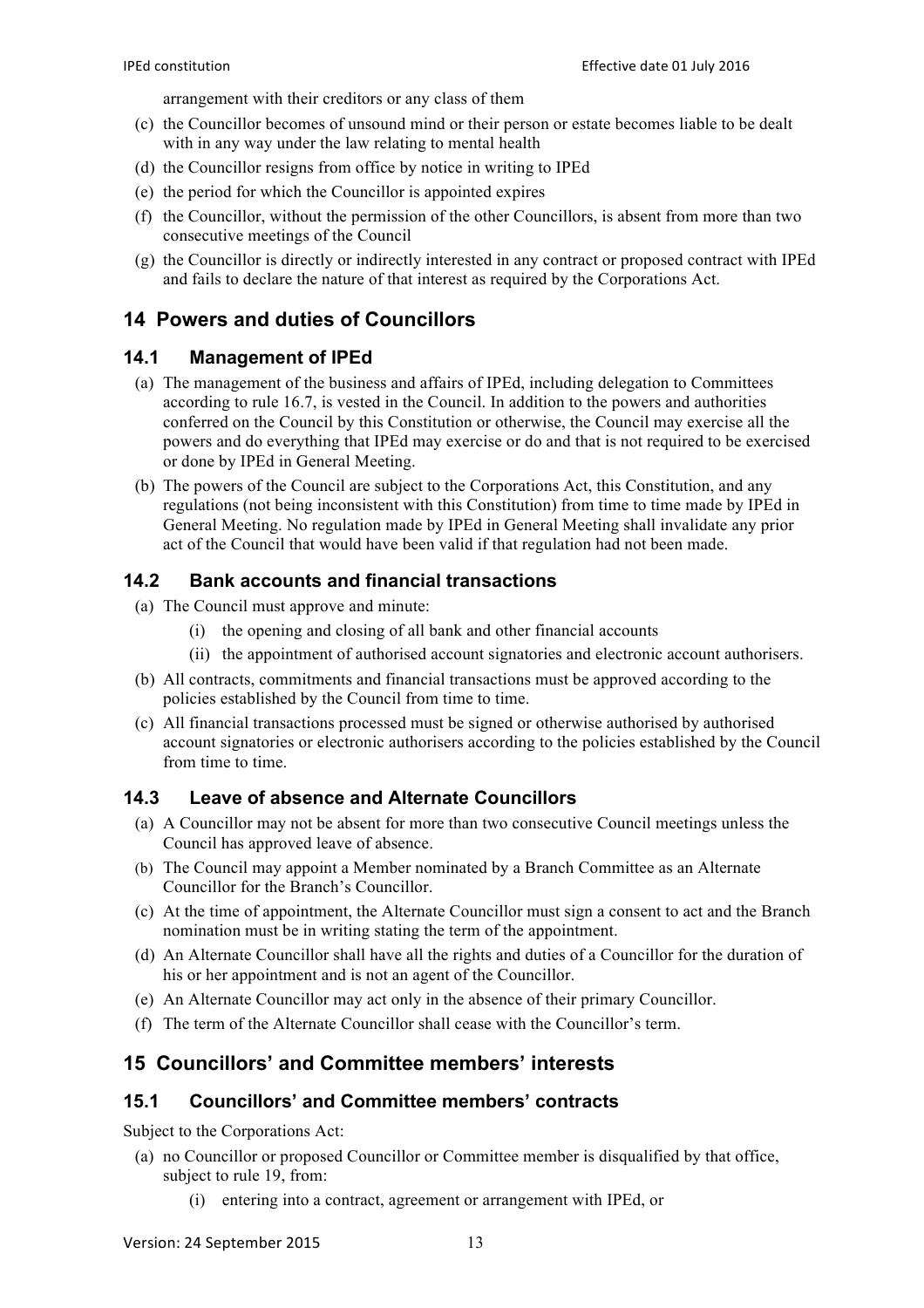- (ii) becoming or remaining a director of any company in which IPEd is in any way interested or which is in any way interested in IPEd
- (b) no contract, agreement or arrangement in which a Councillor or Committee member is in any way interested, entered into by or on behalf of IPEd can be avoided merely because of that Councillor's or Committee member's interest, and
- (c) no Councillor or Committee member who:
	- (i) enters into a contract, agreement or arrangement in which the Councillor or Committee member has an interest, or
	- (ii) is a director of the other company with which IPEd has entered into the contract, agreement or arrangement

is liable to account to IPEd for any profits or remuneration realised by that Councillor or Committee member as a result of their interest in or directorship of the other company.

### **15.2 Declaration of interest**

The nature of a Councillor's or Committee member's interest in any contract, agreement or arrangement must be declared by that Councillor or Committee member at a meeting of the Councillors or of a Committee in accordance with the Corporations Act as soon as practicable after the relevant facts have come to their knowledge. A general notice that a Councillor or Committee member is a member of any specified firm, organisation or corporation and is to be regarded as interested in all transactions with that firm, organisation or corporation is a sufficient declaration under this rule as regards the Councillor or Committee member and the transactions. After giving the general notice it is not necessary for the Councillor or Committee member to give any Special Notice relating to any particular transaction with that firm, organisation or corporation. The Secretary must record in the minutes any declaration made or any general notice given by a Councillor under this rule.

### **15.3 Votes by interested Councillors or Committee members**

Subject to the Corporations Act, a Councillor or Committee member who has a material personal interest in a matter that is being considered at a meeting of Councillors or of a Committee:

- (a) may be counted in determining whether a quorum exists
- (b) must not vote on the matter (or in relation to a proposed resolution under sub-rule  $15.3(c)(ii)$  in relation to the matter, whether in relation to that or a different Councillor), and
- (c) must not be present while the matter (or a proposed resolution of that kind) is being considered at the meeting, unless:
	- (i) the matter applies to an interest that the Councillor or Committee member has as a Member in common with other Members, or
	- (ii) the Councillors or the Committee members have passed a resolution that specifies the Councillor or Committee member, the interest and the matter, and states that the Councillors or Committee members voting for the resolution are satisfied that the interest does not disqualify the Councillor or Committee member from considering or voting on the matter.

# **16 Proceedings of Council**

### **16.1 Procedure generally**

The Councillors may meet for the dispatch of business and adjourn and otherwise regulate their meetings as they think fit. The Council may meet by any combination of means that allows simultaneous communication among those Councillors attending the meeting.

### **16.2 Quorum**

The quorum for a meeting of the Council is the next whole number after one-half of the number of Councillors in office, or such higher number as determined by the Council from time to time. No business may be conducted unless a quorum is present.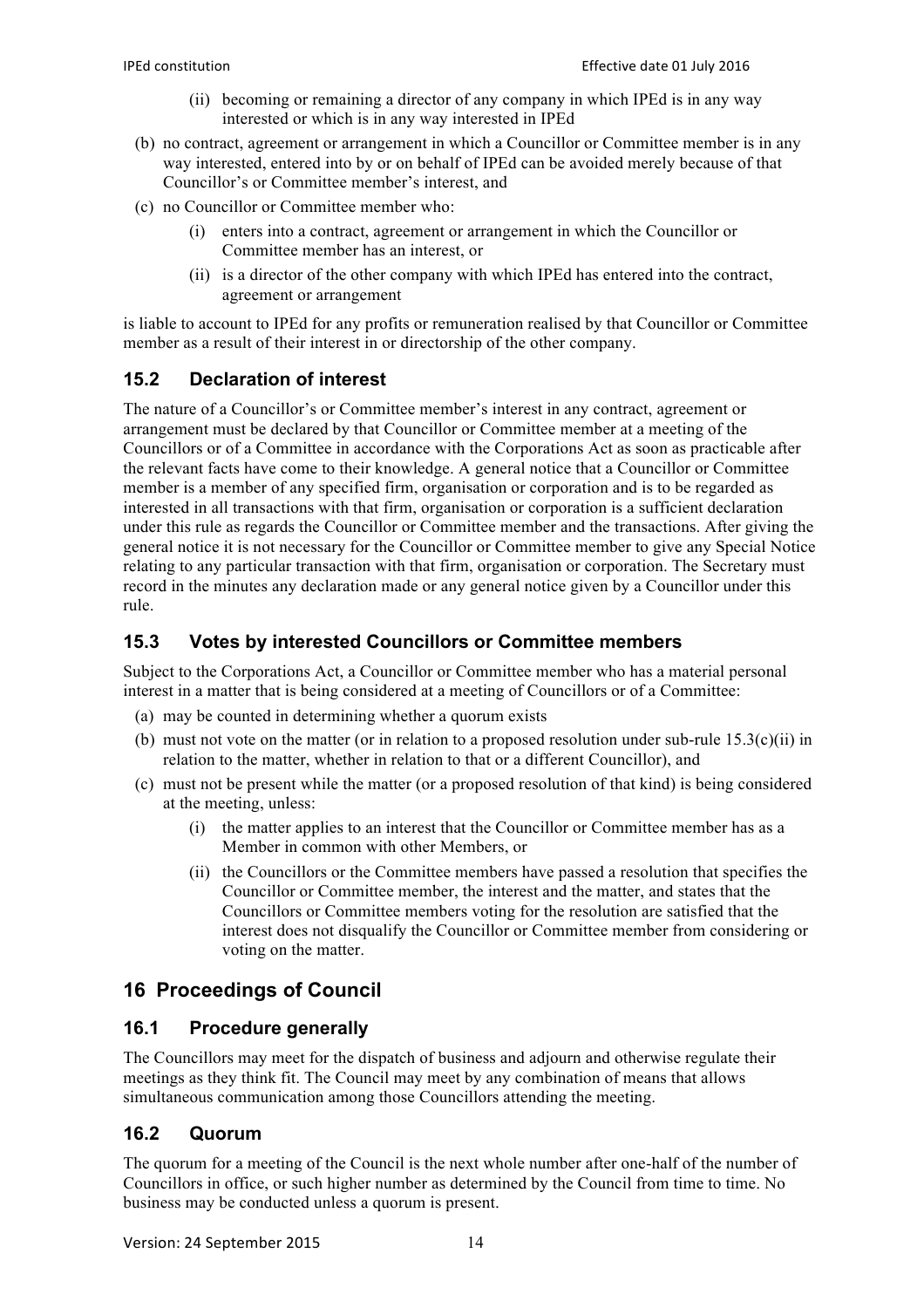### **16.3 Calling of meetings**

A Councillor may at any time convene a meeting of the Council by giving notice and agenda items to the Secretary. The Secretary must then give notice and the agenda items to Councillors either personally, by email, or by posting the notice and agenda items in a prepaid envelope or wrapper addressed to the Councillor at the address shown in the Register for that purpose.

# **16.4 Notice of meetings**

Fourteen days' notice of a meeting of the Council, or such period of notice as Council decides, is to be given to all Councillors.

# **16.5 Chair of meetings**

The Council Chair will manage Council meetings. If the Chair is not present within fifteen minutes of the time appointed for the holding of the meeting without explanation, or is unable or unwilling or refuses to act, the Councillors present must appoint a chair of their meeting from among themselves.

# **16.6 Determinations**

- (a) Subject to sub-rule 16.6(b) and rule 16.9, questions arising at a meeting of the Council are to be decided by a majority of votes, taken on the voices. Non-Executive Councillors do not have a vote. Each Councillor has one vote, and a determination by a majority of Councillors will for all purposes be deemed a determination of the Council. If there is equality of votes at a meeting at which a quorum is present, the Chair has a second or casting vote in addition to a deliberative vote.
- (b) If a majority of Councillors (voting on a parity basis on the voices) agree that it is in the best interests of IPEd that a matter should be decided by the Members in General Meeting, then Council may refer the matter for determination by the Members in accordance with rule 9 of this Constitution.

# **16.7 Delegation to Committees**

The Council may delegate any of its powers to Committees consisting of Councillors or other persons as the Council thinks fit, subject to the following limitations:

- (a) members of any Committee must be current Members of IPEd but a Committee may also coopt non-member experts
- (b) the authority of the Committee is subordinate to that of the Council
- (c) any Committee formed must comply with any regulations that may be imposed on it by the Council in exercising the Council's delegated power (subject to sub-rules  $16.7(d)$  and  $16.7(e)$ )
- (d) the meetings of Committee consisting of more than one person are governed by the rules of this Constitution regulating the meetings of the Councillors so far as they are applicable, and are not superseded by any regulations made by the Councillors under this Constitution, and
- (e) the record- and minute-keeping requirements of the Committee are governed by rules 23 and 24 of this Constitution so far as they are applicable, and are not superseded by any regulations made by the Councillors under this Constitution.

# **16.8 Validation of irregular acts**

Any act done by any meeting of the Council, or by a Committee, or by any person acting as a Councillor, will be valid even if it is later discovered:

- (a) that there was some defect in the appointment or continuance in office of a Councillor or such other person, or
- (b) that any of them were disqualified or had vacated office or were not entitled to vote.

# **16.9 Written resolutions**

A resolution in writing signed by all the Councillors (not being less than a quorum) is as valid and effectual as if it had been passed at a duly convened meeting of Councillors. Such resolution may consist of one document or several copies.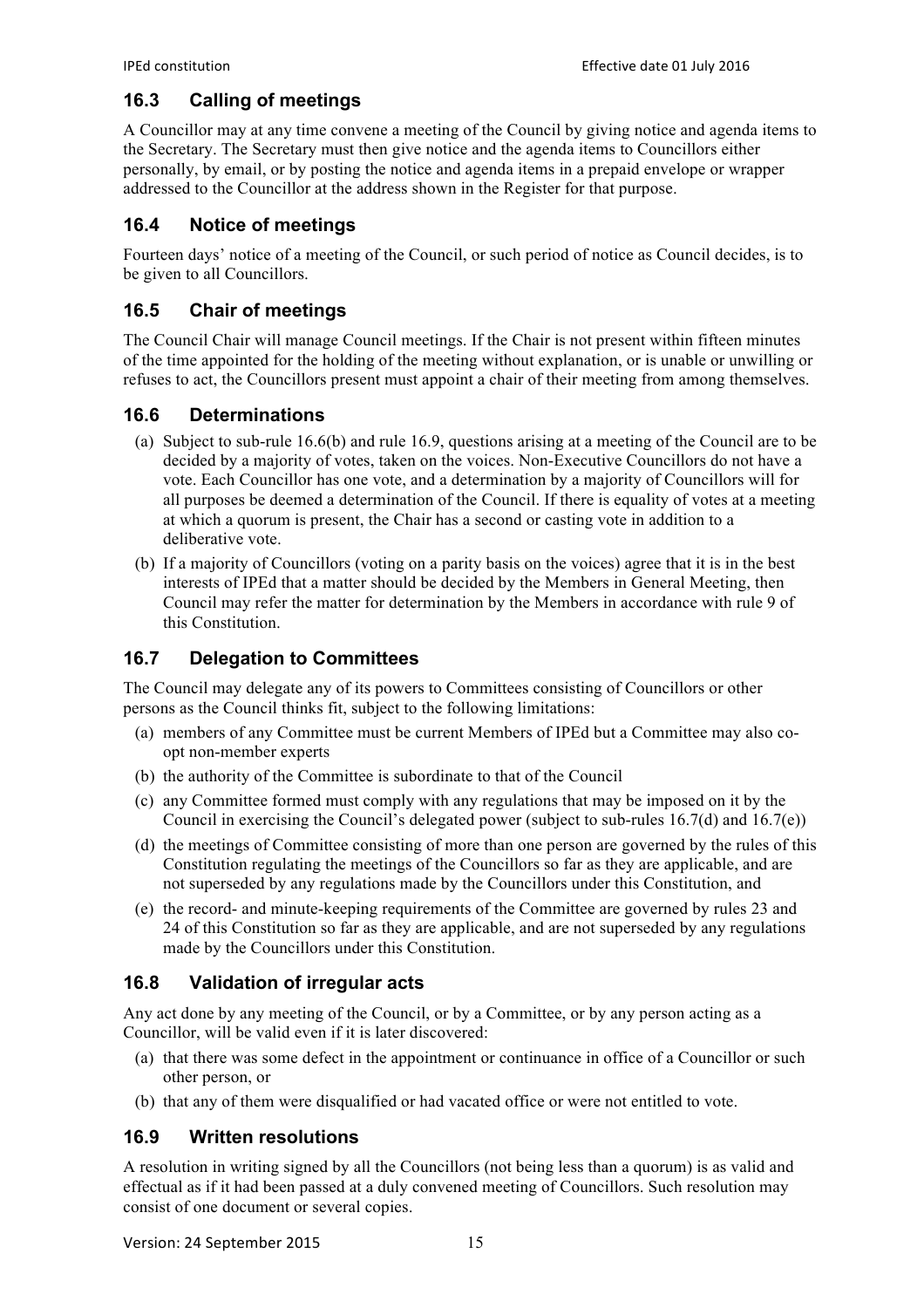### **16.10 Voting authority**

A Councillor who is unable to attend a meeting of the Council may authorise another Councillor to vote at that meeting, and the Councillor authorised will have the voting rights for each Councillor by whom they are so authorised as set out in rules 15.6 and 15.8 of this Constitution in addition to their own vote. Any such authority must be in writing (including by fax or email) and must be produced at the meeting at which it is to be used and be left with the Secretary for retention with IPEd's records.

# **17 Borrowing powers**

- (a) Subject to sub-rule 17(b), the Councillors may exercise all the powers of IPEd to:
	- (i) borrow money
	- (ii) mortgage or charge all or part of its undertakings and assets, and
	- (iii) issue debentures, debenture stock and other securities outright or as security for any debt, contract, guarantee, engagement, obligation or liability of IPEd,

on the terms and conditions the Councillors think fit.

- (b) Borrowing in accordance with sub-rule 17(a) is permitted only if the total repayments (on the principal borrowed plus interest on all borrowings) do not exceed 25% of the total funds received by IPEd by way of membership fees in any one year.
- (c) Exceptions to the borrowing restrictions set out in sub-rule 17(b) can be made by means of Special Resolution of the Members in General Meeting.

# **18 Secretary**

- (a) The Councillors must appoint at least one Secretary in accordance with the Corporations Act, at the remuneration and on the terms and conditions as the Councillors think fit. Any Secretary so appointed may be removed by the Councillors.
- (b) The Secretary need not be a Member.
- (c) The Secretary is to be the custodian of all legal contracts, securities and other negotiable instruments and records of agreement.

# **19 Executive Officer**

- (a) The Council may engage the services of any person (not being a Councillor) as Executive Officer to manage the operations and administration of IPEd.
- (b) The Council shall define the delegated authorities, powers and duties of the Executive Officer.
- (c) The appointment of an Executive Officer may be for such period, at such remuneration and upon such conditions as the Council thinks fit.

# **SECTION E – BRANCHES AND SPECIAL INTEREST GROUPS**

# **20 Branch formation**

- (a) Branches of IPEd cover geographic regions where there are sufficient members to justify the creation of a Branch. Council, with input from existing Branches as appropriate, may decide to create additional branches, or to merge or terminate branches.
- (b) The choice of geographic regions in which Branches are maintained is at the discretion of Council. Any proposal to establish a Branch outside Australia shall be decided by a Special Resolution in a General Meeting.
- (c) The Council may form sub-branches, in consultation with a Branch, within the region of that Branch. The terms and conditions governing the formation, merger or termination and operation of sub-branches are defined in the Branch By-laws.
- (d) For the sake of Members who join from regions not served by a current Branch and do not wish to join any of the existing branches, temporary regional Holding Branches will be maintained in the membership system and register of members. This will allow such Members to wait to see if a Branch or Sub-branch will be formed in their region.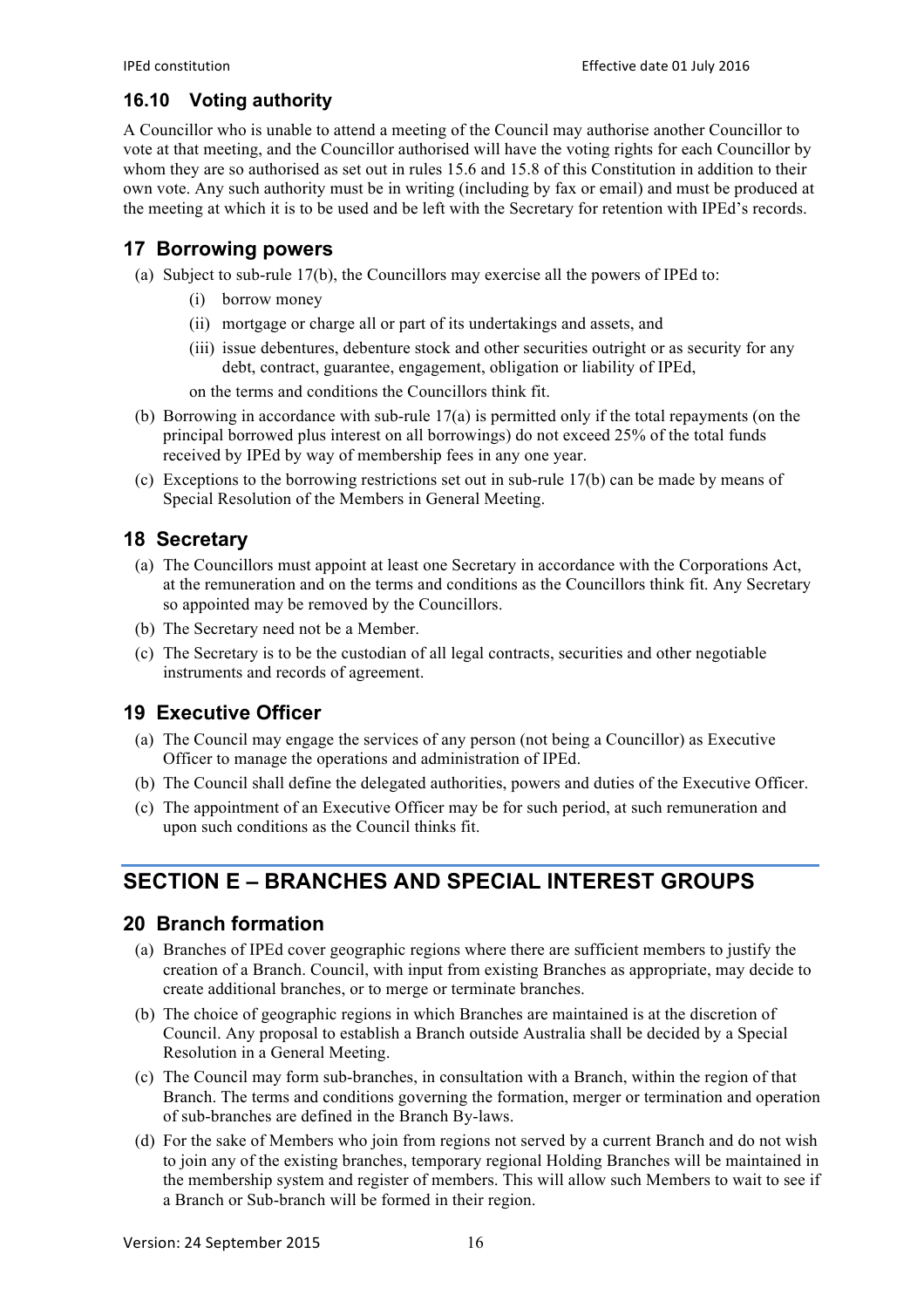### **21 Branch membership**

- (a) Each Member of IPEd shall be assigned in the Register to a Branch.
- (b) Each Member will become a Member of only one Branch.
- (c) New Members will by default be assigned to the Branch covering the geographic location of the Member's residence, unless such a branch does not exist, in which case the Member may choose to be assigned to another existing Branch or to a temporary Holding Branch for their residential region.
- (d) Members may choose to transfer their membership to a Branch that is more effective for them.
- (e) If one or more sub-branches are established within a Branch region, Members may choose whether to be assigned to a sub-branch.

# **22 Branch Committee**

The rules governing Branch operations and management are defined in the Branch By-laws. In overview:

- (a) Each Branch is managed by a Branch Committee, which is an IPEd Committee delegated by Council to manage Branch operations.
- (b) Branch Committees shall be elected by the Members of the Branch, in accordance with the Branch By-laws.
- (c) In accordance with rules 11.4 and 13.3 each Branch Committee shall be entitled to appoint a Councillor and an Alternate Councillor.
- (d) Each Branch shall also be entitled to appoint an Accreditation Board delegate.
- (e) Branch Committees shall report regularly to the Council according to the Branch By-laws.
- (f) If the Council decides to establish sub-branches, the rules and policy governing sub-branch management and operation shall be defined in the Branch By-laws.

# **23 Branch operations**

- (a) Branches operate local activities, including networking and training events, membership meetings, representation of IPEd locally and participation in the organisation of national editors conferences run in the Branches' regions.
- (b) Except as provided in rule 23(c), Branches may not hold or operate bank accounts.
- (c) If, on initial formation of a Branch, by agreement with the society from which the Branch was formed, IPEd set up a reserved funds account for the Branch, then the Branch Committee may approve the spending of funds in such an account for a purpose that is appropriate under this constitution. Such approval would be given to the IPEd national office for it to process the transaction.
- (d) All Branch procedures and documents are subject to audit.

# **24 Special Interest Groups**

The council may form Special Interest Groups, open to members of any Branch, to pursue interests such as particular editing specialisations. The terms and conditions governing the formation and operation of special interest groups shall be defined in the IPEd By-laws.

# **SECTION F – ADMINISTRATIVE MATTERS**

# **25 Minutes**

The Councillors must cause minutes to be kept in accordance with the Corporations Act:

- (a) of the names of the Councillors present at each meeting of the Council and of any of its Committees, and
- (b) of all resolutions and proceedings of General Meetings and of meetings of the Council and of Committees.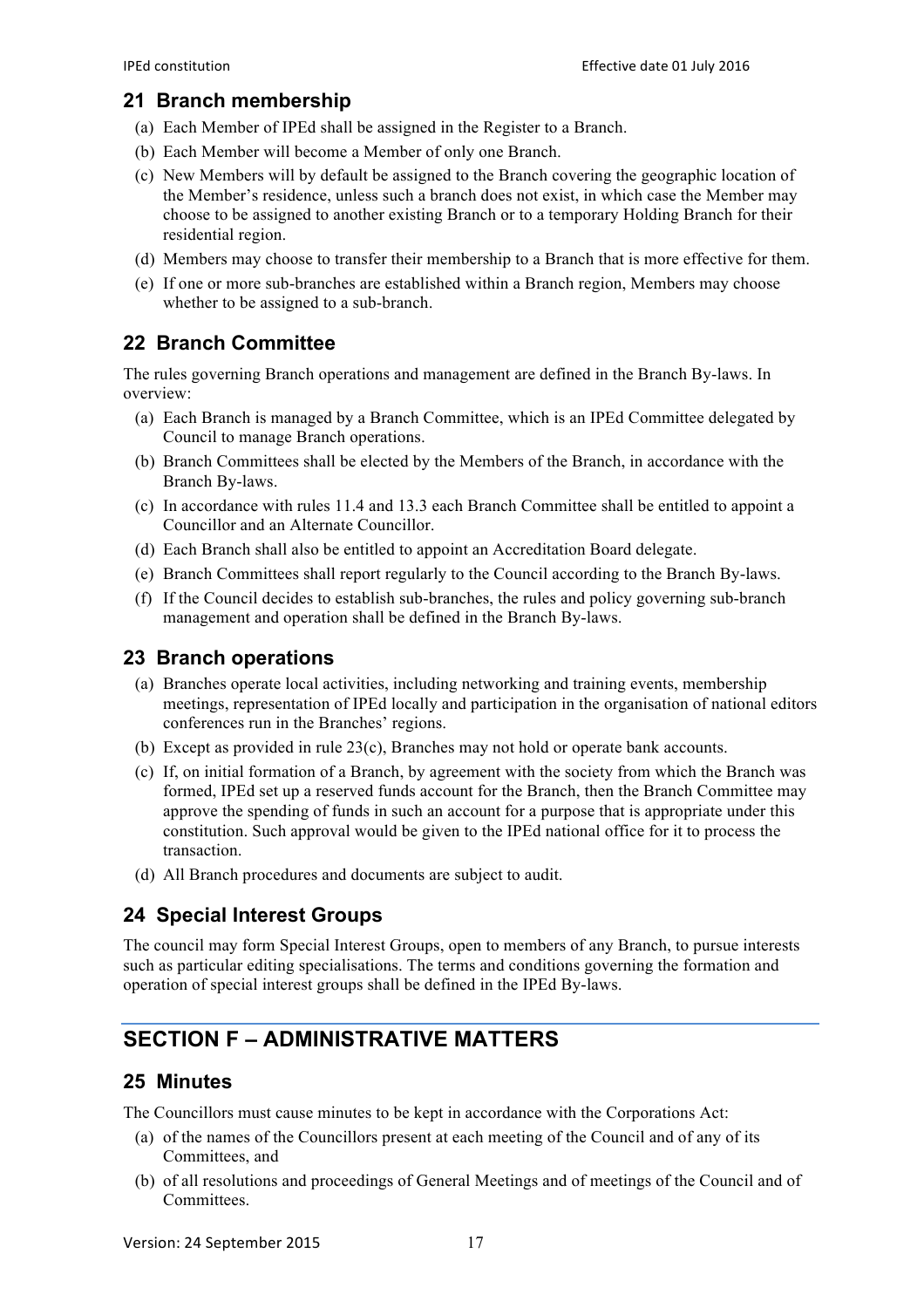The minutes must be signed by the chair of the meeting at which the proceedings were held, or by the chair of the next meeting.

# **26 Financial and other records**

The Councillors must cause proper financial and other records to be kept, and provide annual financial reports to Members as required by the Corporations Act. The Councillors must from time to time determine whether and to what extent, and at what times and places, and under what conditions or regulations any financial or other records of IPEd are to be open to the inspection of Members who are not Councillors.

The interval between the end of a Financial Year of IPEd and the annual financial reporting to Members must not exceed the period (if any) prescribed by the Corporations Act.

# **27 Seal**

The Councillors may decide that IPEd shall have a common seal or a duplicate common seal. If they do, they must provide for the safe custody of any seal. The seal may be used only by the authority of the Council. The Councillors need not affix the common seal to every deed, but each deed must be signed by two Councillors and countersigned by the Secretary or by some other person appointed by the Councillors for that purpose. The Councillors may determine from time to time the manner by which other instruments are executed by IPEd.

# **28 Notices**

### **28.1 Notices to Members**

IPEd may give notice to a Member:

- (a) personally
- (b) by sending it by post to the Member at their registered address as recorded in the register
- (c) by sending it to the fax number or email address (if any) nominated by the Member and recorded in the register,
- (d) by publishing the notice in a newsletter distributed to all Members, or
- (e) in any other way allowed under the Corporations Act.

### **28.2 Deemed service**

- (a) If a notice is sent by post, service of the notice is deemed to be effected by properly addressing, prepaying and posting a letter containing the notice, and to have been effected at the time at which the letter would be delivered in the ordinary course of post.
- (b) A notice sent by fax is deemed to be received on production of a transmission report by the machine from which the fax was sent which indicates that the fax was sent in its entirety to the fax number of the recipient, if produced before 5 pm on a business day, otherwise on the next business day.
- (c) A notice sent by email, subject to state, territory and federal Electronic Transactions Acts, is deemed to be received on the day of transmission, if transmitted before 5 pm on a business day, otherwise on the next business day.
- (d) A notice sent by email is deemed not to be served only if the computer system used to send it reports that delivery failed or if the email was incorrectly addressed.

### **28.3 Persons entitled to notice of a General Meeting**

Notice of every General Meeting must be given in the manner authorised to:

- (a) every Member, and
- (b) the auditor for the time being (if any) of IPEd.

No other person is entitled to receive notices of General Meetings.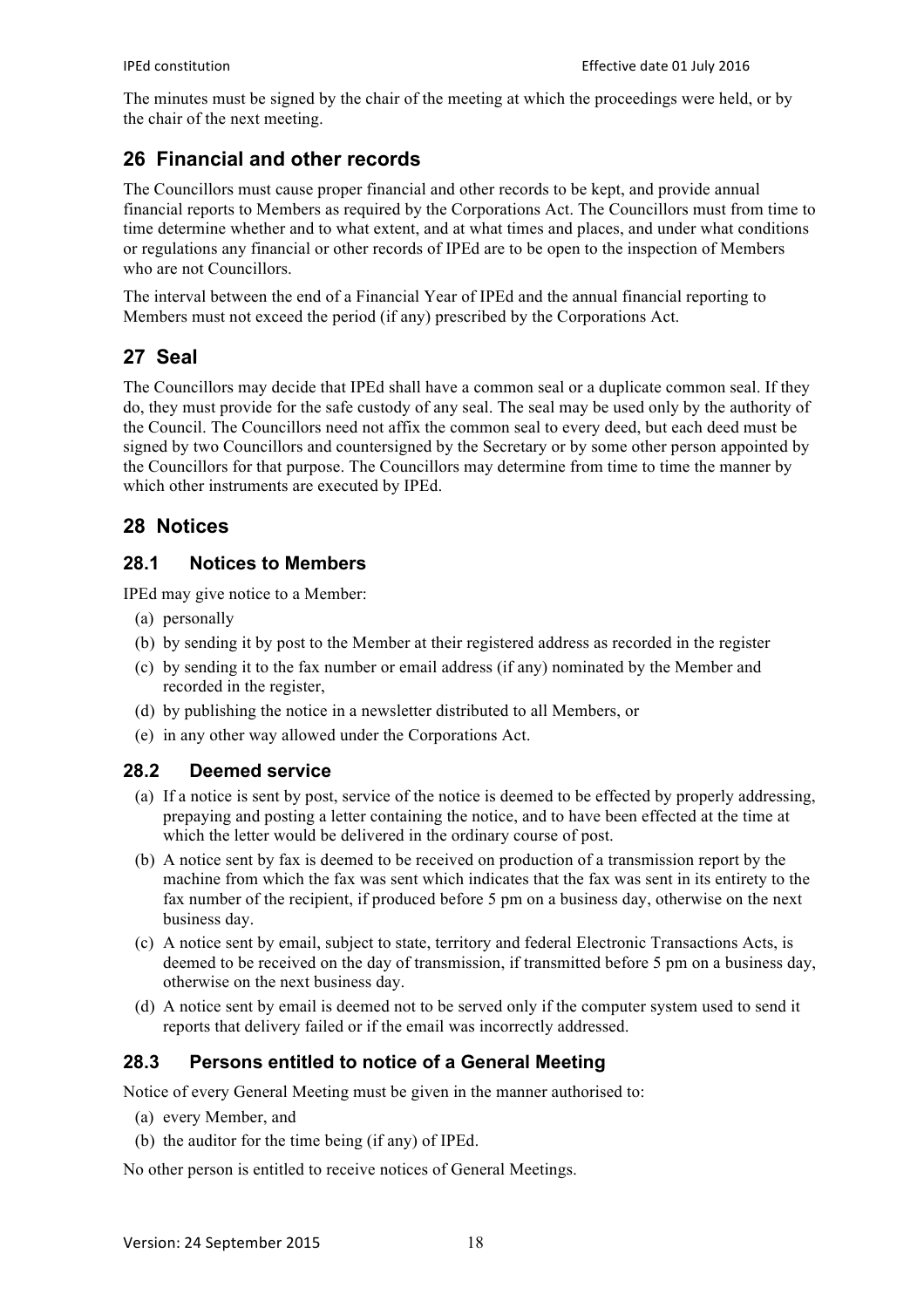# **29 Winding up**

If IPEd is wound up or dissolved and, after the satisfaction of all its debts and liabilities, any assets whatsoever remain, the remaining assets must not be paid or distributed to the Members but must be given or distributed to:

- (a) some other fund, authority or institution determined in General Meeting (or, failing which, by a Judge of the Supreme Court of the Australian Capital Territory) having objects or purposes similar to the purposes of IPEd and which is a named fund, authority or institution known to have been approved under subdivision 30-B of the *Income Tax Assessment Act 1997*, or
- (b) any fund, authority or institution falling under one or more of the items listed in the tables in subdivision 30-B of the *Income Tax Assessment Act 1997*.

# **30 Indemnity and insurance**

### **30.1 Indemnity**

Subject to section 199A of the Corporations Act, a person who is or has been an officer (as defined in the Corporations Act) or auditor of IPEd is indemnified (to the maximum extent permitted by law) out of the assets of IPEd against any liability incurred by the person as such an officer or auditor:

- (a) to another person (other than IPEd or a related body corporate) unless the liability:
	- (i) is for a pecuniary penalty order under section 1317G of the Corporations Act or a compensation order under section 1317H of the Corporations Act, or
	- (ii) arises out of conduct involving a lack of good faith, and
- (b) for legal costs and expenses incurred by the person, unless the costs and expenses are incurred:
	- (i) in defending or resisting proceedings in which the person is found to have a liability for which they could not be indemnified under section 199A(2) of the Corporations Act, or
	- (ii) in defending or resisting criminal proceedings in which the person is found guilty, or
	- (iii) in defending or resisting proceedings brought by the Australian Securities and Investments Commission or a liquidator for a court order if the grounds for making the order are found by the court to have been established, or
	- (iv) in connection with proceedings for relief of the person under the Corporations Act in which the court denies the relief.

# **30.2 Insurance**

Except to the extent precluded by the Corporations Act including section 199B, IPEd may pay, or agree to pay, a premium in respect of a contract insuring a person who is or has been an officer (as defined in the Corporations Act) or auditor of IPEd or of a related body corporate of IPEd against any liability:

- (a) incurred by the person as such an officer or auditor which does not arise out of conduct involving a wilful breach of duty in relation to IPEd or a contravention of section 182 or 183 of the Corporations Act, or
- (b) for costs and expenses incurred by the person in defending proceedings as such an officer, whether civil or criminal and whatever their outcome.

# **31 Alteration of Constitution**

This Constitution may be amended by the Members pursuant to a Special Resolution of which Special Notice has been given by the Secretary, provided that the Special Resolution is carried at the meeting by not less than three-quarters (75%) of the votes cast by the Members at the meeting, or as instructed by a Member's proxy, or by ballot.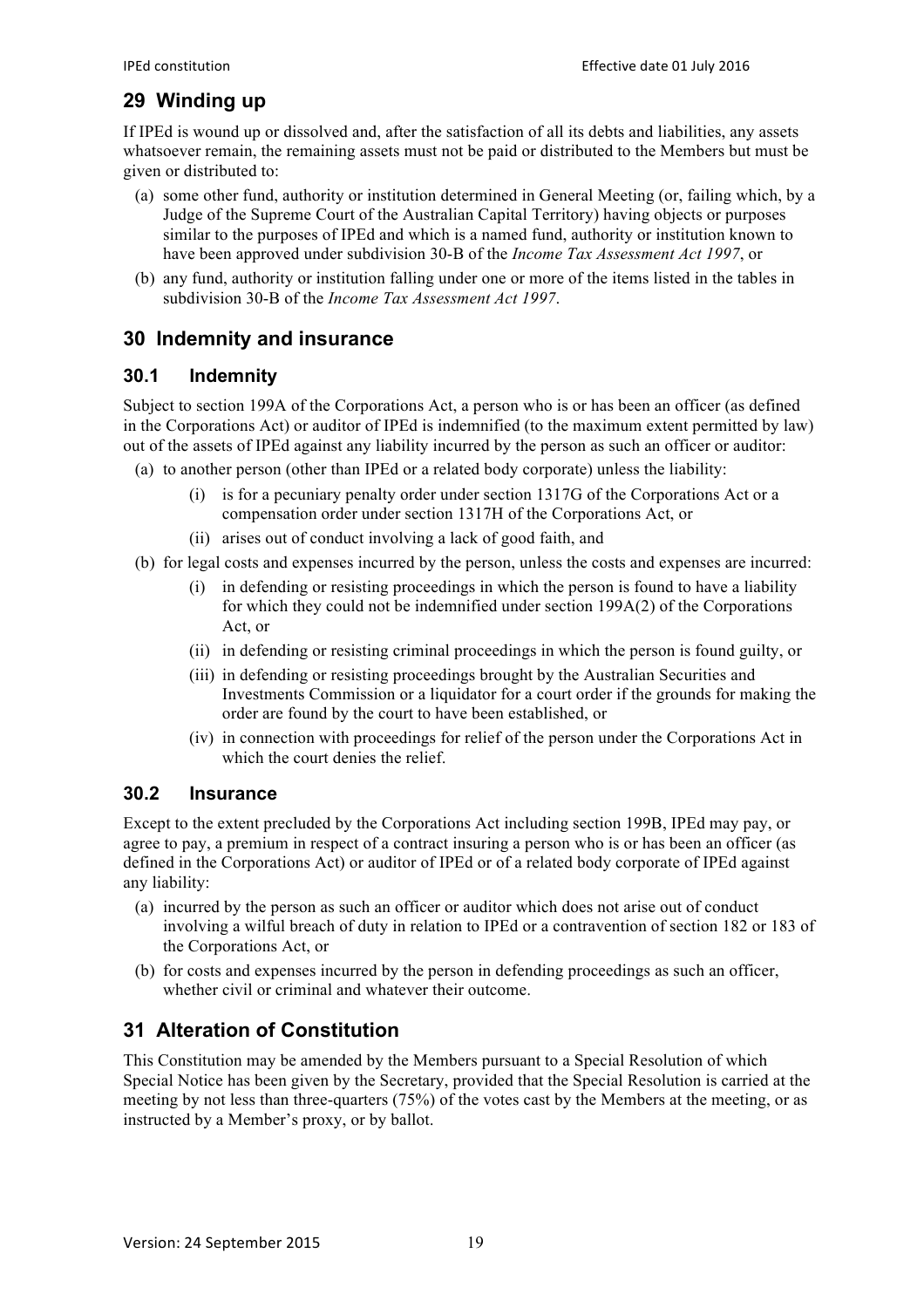# **SCHEDULE 1 – INTERPRETATION**

### **1 Replaceable Rules inapplicable**

The Replaceable Rules in the Corporations Act do not apply to IPEd unless repeated in this Constitution or specifically made applicable to this Company by a provision of this Constitution.

### **2 Definitions**

In this Constitution, unless the context otherwise requires:

**"Business Day"** means a day that is not a Saturday, Sunday or public holiday in a state or territory in which the Company is taken to be registered for the purposes of the Corporations Act.

**"Branch"** means a duly formed branch of IPEd, formed according to this Constitution.

**"Branch Committee"** is an IPEd Committee elected by the members of a Branch and delegated by the Council to manage that Branch.

"**Committee**" means an IPEd committee duly formed pursuant to rule 16.7.

"**Company**" means Institute of Professional Editors Limited.

"**Constitution**" means this constitution and all supplementary constituted or amending Constitutions for the time being in force.

"**Corporations Act**" means the Corporations Act 2001.

**"Council"** means the board of directors of IPEd Limited.

"**Councillor**" means a person appointed as a Councillor by a Branch Committee according to rules 10.2 (b) (i) and  $21$  (c)

"**Councillors**" means the Councillors for the time being or such number of them as have authority to act for IPEd.

**"document"** includes a document in electronic form.

"**editing profession**" includes students of editing and professional editors.

**"Effective Date"** means 01 July 2016, the date on which this Constitution becomes effective.

**"Executive Officer"** is a staff officer contracted by the Council to manage IPEd's operations.

"**Financial Year**" means the period of twelve months commencing on 1 July in any year and ending on 30 June in the following year.

"**General Meeting**" means an IPEd meeting of Members with an agenda of formal business requiring approval or decisions by Members.

**"Holding Branch"** means a virtual branch, not formed as a Branch by the Council, for holding the records of Members residing in a region that is not covered by an existing Branch.

**"Member"** means a Person admitted as a Member of IPEd pursuant to rule 7**.** 

**"membership Category"** means a category of membership defined in the IPEd Membership Policy with criteria for admission and rights defined in that Policy.

"membership **fee"** means the annual membership subscription fee payable by Members according to their Category.

"**Member Expulsion Resolution**" is a resolution passed by the Council to expel a Member.

"**Non-Executive Councillor**" means a person appointed as a Councillor by the Council according to rule 11.2 (c) (ii)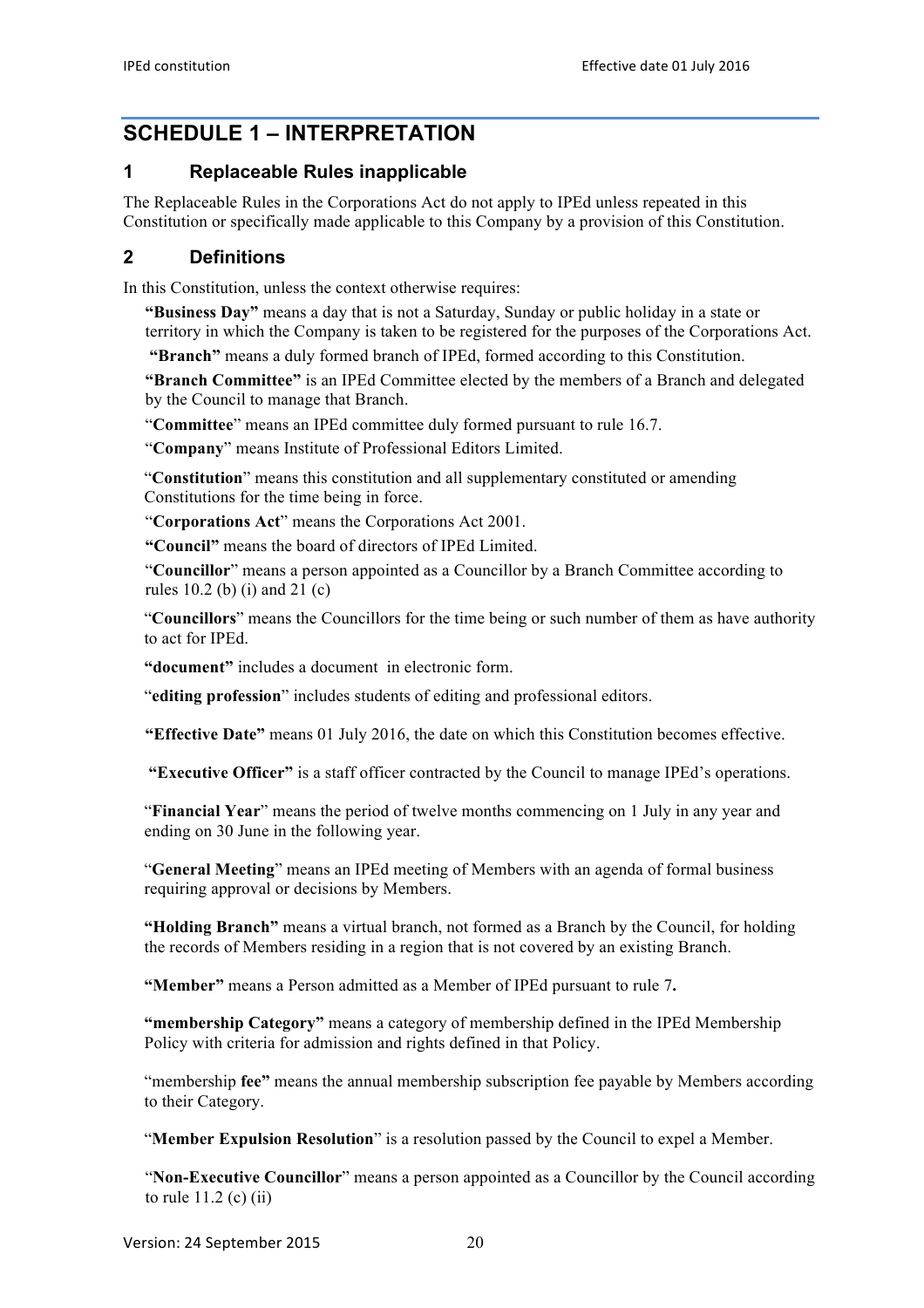"**Office**" means the registered office for the time being of IPEd.

"**Officer**" has the meaning defined in section 9 of the *Corporations Act 2001*.

"**Person**" includes a firm, corporation or association or a natural person of either gender.

**"Replaceable Rules"** means the sections of the *Corporations Act 2001* referred to as replaceable rules in that Act.

**"Register"** means the register of Members kept pursuant to the Corporations Act.

"**Special resolution**" means a resolution proposed for a purpose that by this Constitution or the Corporations Act is required to be treated as a Special Resolution. A Special Resolution must be carried by not less than three-quarters of the votes cast.

"**Special Notice**" means notice of not less than twenty-one days of the time and place of the relevant meeting, and notice of not less than twenty-one days of the resolutions in respect of which notice is given.

"**Seal**" means the common seal (if any) of IPEd.

"**Secretary**" means any person appointed to perform the duties of secretary of IPEd, or any person appointed to act temporarily as such.

"**Sub-branch**" means a group of Members within a Branch, residing in a particular geographic area.

#### **3 Construction**

In this Constitution, unless the context otherwise requires:

- (a) words in the singular include the plural and vice versa
- (b) any gender includes the other genders
- (c) if a word or phrase is defined, its other grammatical forms have corresponding meanings
- (d) "includes" means includes without limitation
- (e) a reference to:
	- (i) a **person** includes a partnership, joint venture, unincorporated association, corporation and a government or statutory body or authority
	- (ii) any legislation or subordinate legislation includes any corresponding later legislation or subordinate legislation
	- (iii) **present** in the context of being present at a meeting of any kind includes being present by means of any technology that allows instantaneous communication with other meeting attendees.
	- (iv) writing includes any mode of representing or reproducing words in tangible and permanently visible form, and includes facsimile and electronic transmission
	- (v) month means a period commencing on any day of a calendar month and ending on: (A) the corresponding day in the next succeeding calendar month, or
		- (B) (if a corresponding day does not occur in the next succeeding calendar month), the last day of the next succeeding calendar month
	- (vi) "signature" and "signed" include any accepted form of electronic signature
	- (vii) "vote" or "voting" include any means of voting, including electronic
	- (viii) this Constitution includes its schedules and annexures.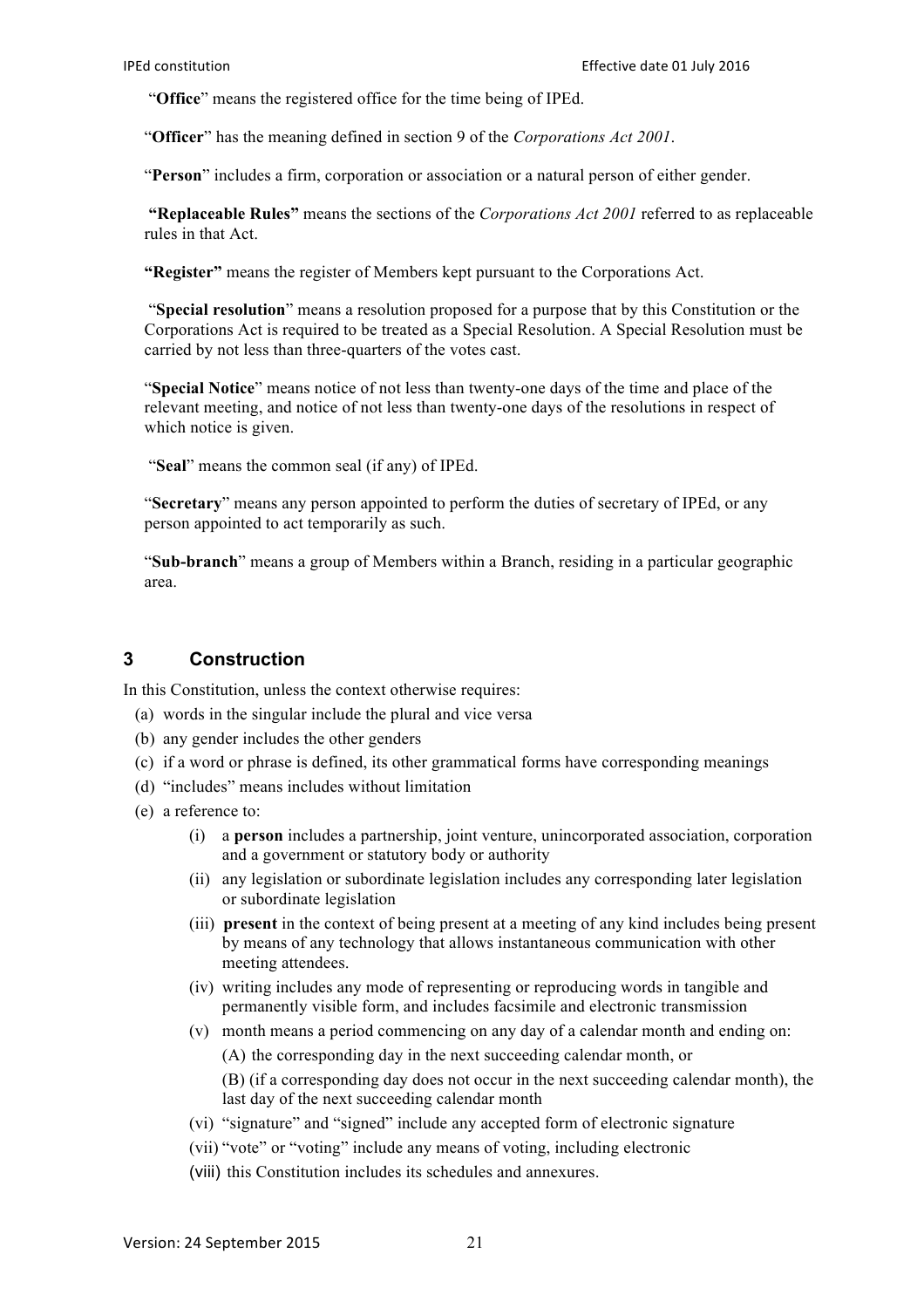# **SCHEDULE 2 – PARTICIPATION OF SOCIETIES**

# **Background**

On dd mmm yyyy, the Institute of Professional Editors (IPEd) presented to each of the then seven Australia societies of editors, being members of IPEd, a **Transition Plan** to restructure IPEd as the single national body representing professional editors, with direct membership by all the members of those societies whose Members in general meetings approved the Proposal. The process of restructuring IPEd would include each society transferring its members and assets to IPEd, and then winding up or cancelling its registration.

# **Participating Societies**

The members of the following societies, in general meetings, approved Special Resolutions for their societies to approve and implement the Transition Plan.

| <b>Society</b>                       | Date of society general meeting at which<br>the Special Resolution was approved |
|--------------------------------------|---------------------------------------------------------------------------------|
| Canberra Society of Editors Inc.     |                                                                                 |
| Editors Victoria Inc.                |                                                                                 |
| Society of Editors (NSW) Inc.        |                                                                                 |
| Society of Editors (Queensland) Inc. |                                                                                 |
| Society of Editors (SA) Inc.         |                                                                                 |
| Society of Editors (Tasmania) Inc.   |                                                                                 |
| Society of Editors (WA) Inc.         |                                                                                 |

# **Undecided Societies**

The members of the following societies, having initially not approved Special Resolutions to approve and implement the Transition Plan, requested a grace period in which to reconsider and hold a second vote on the motion to approve the plan.

| <b>Society</b> | Date of SGM at<br>which the<br><b>Special</b><br><b>Resolution was</b><br>not approved | Date of the<br>second SGM to<br>vote on<br>approval of the<br>Plan | <b>Result of the</b><br>second vote | Date of IPEd<br>Council<br>meeting at<br>which the result<br>was recorded |
|----------------|----------------------------------------------------------------------------------------|--------------------------------------------------------------------|-------------------------------------|---------------------------------------------------------------------------|
|                |                                                                                        |                                                                    |                                     |                                                                           |
|                |                                                                                        |                                                                    |                                     |                                                                           |